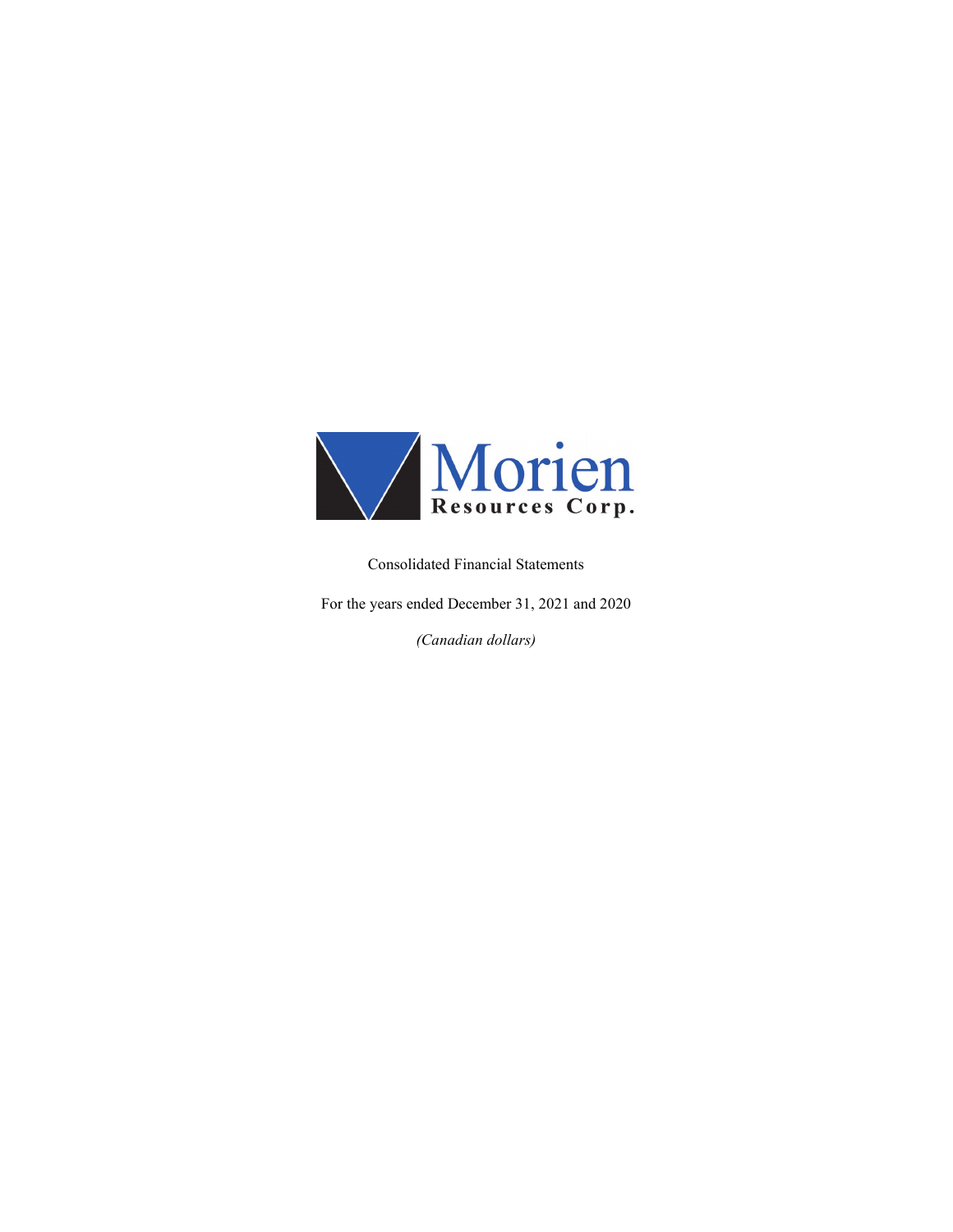

KPMG LLP Purdy's Wharf Tower One 1959 Upper Water Street, Suite 1000 Halifax Nova Scotia B3J 3N2 Canada Telephone 902-492-6000 Fax 902-492-1307

### **INDEPENDENT AUDITORS' REPORT**

To the Shareholders of Morien Resources Corp.

### *Opinion*

We have audited the consolidated financial statements of Morien Resources Corp. (the "Entity"), which comprise:

- the consolidated statements of financial position as at December 31, 2021 and December 31, 2020
- the consolidated statements of loss and comprehensive loss for the years then ended
- the consolidated statements of changes in equity for the years then ended
- the consolidated statements of cash flows for the years then ended
- and notes to the consolidated financial statements, including a summary of significant accounting policies

(Hereinafter referred to as the "financial statements").

In our opinion, the accompanying financial statements present fairly, in all material respects, the consolidated financial position of the Entity as at December 31, 2021 and December 31, 2020, and its consolidated financial performance and its consolidated cash flows for the years then ended in accordance with International Financial Reporting Standards ("IFRS").

### *Basis for Opinion*

We conducted our audit in accordance with Canadian generally accepted auditing standards. Our responsibilities under those standards are further described in the "*Auditors' Responsibilities for the Audit of the Financial Statements*" section of our auditors' report.

We are independent of the Entity in accordance with the ethical requirements that are relevant to our audit of the financial statements in Canada and we have fulfilled our other ethical responsibilities in accordance with these requirements.

We believe that the audit evidence we have obtained is sufficient and appropriate to provide a basis for our opinion.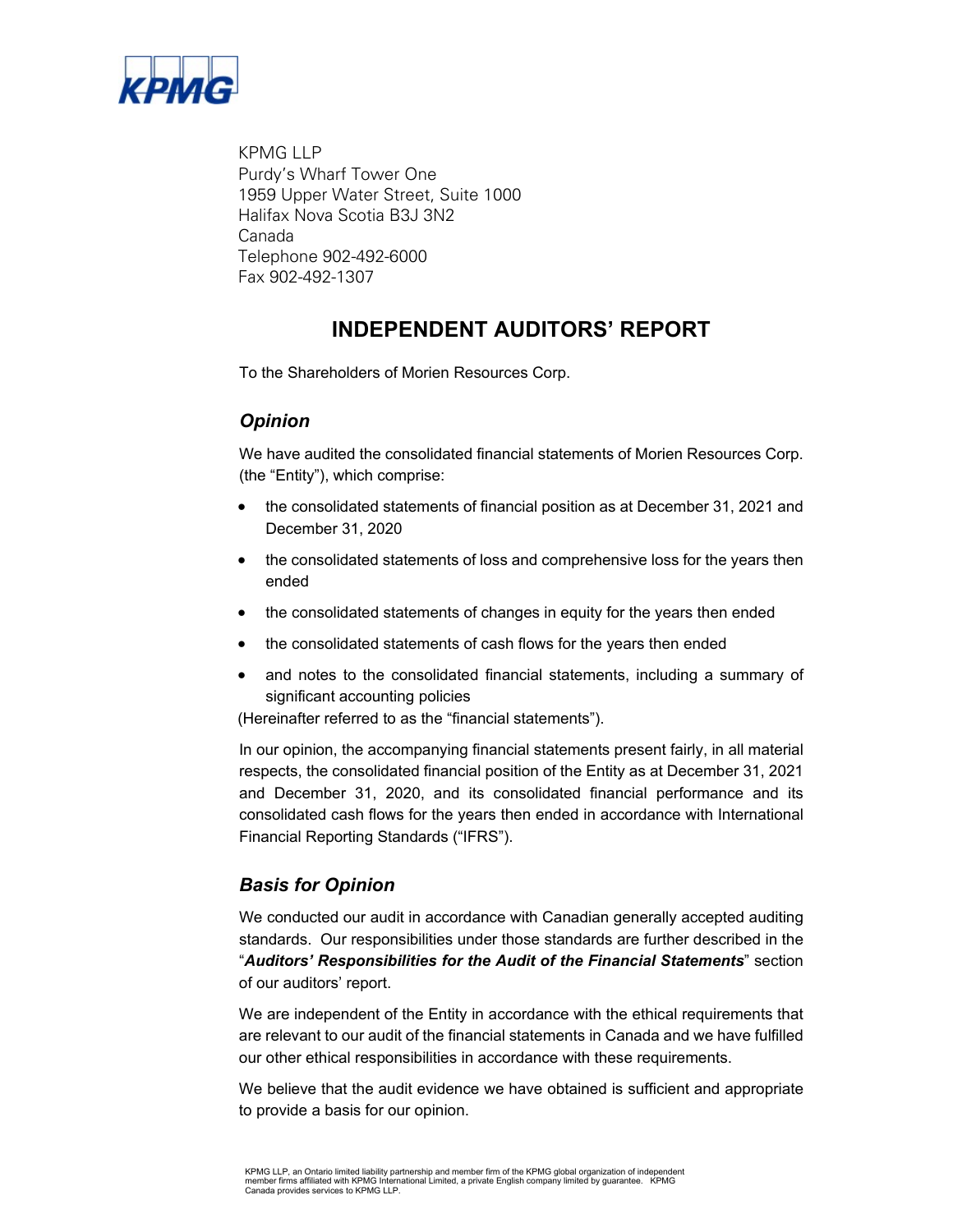

Page 2

### *Other Information*

Management is responsible for the other information. Other information comprises the information included in Management's Discussion and Analysis filed with the relevant Canadian Securities Commissions.

Our opinion on the financial statements does not cover the other information and we do not and will not express any form of assurance conclusion thereon.

In connection with our audit of the financial statements, our responsibility is to read the other information identified above and, in doing so, consider whether the other information is materially inconsistent with the financial statements or our knowledge obtained in the audit and remain alert for indications that the other information appears to be materially misstated.

We obtained the information included in Management's Discussion and Analysis filed with the relevant Canadian Securities Commissions as at the date of this auditors' report. If, based on the work we have performed on this other information, we conclude that there is a material misstatement of this other information, we are required to report that fact in the auditors' report.

We have nothing to report in this regard.

### *Responsibilities of Management and Those Charged with Governance for the Financial Statements*

Management is responsible for the preparation and fair presentation of the financial statements in accordance with IFRS, and for such internal control as management determines is necessary to enable the preparation of financial statements that are free from material misstatement, whether due to fraud or error.

In preparing the financial statements, management is responsible for assessing the Entity's ability to continue as a going concern, disclosing as applicable, matters related to going concern and using the going concern basis of accounting unless management either intends to liquidate the Entity or to cease operations, or has no realistic alternative but to do so.

Those charged with governance are responsible for overseeing the Entity's financial reporting process.

### *Auditors' Responsibilities for the Audit of the Financial Statements*

Our objectives are to obtain reasonable assurance about whether the financial statements as a whole are free from material misstatement, whether due to fraud or error, and to issue an auditors' report that includes our opinion.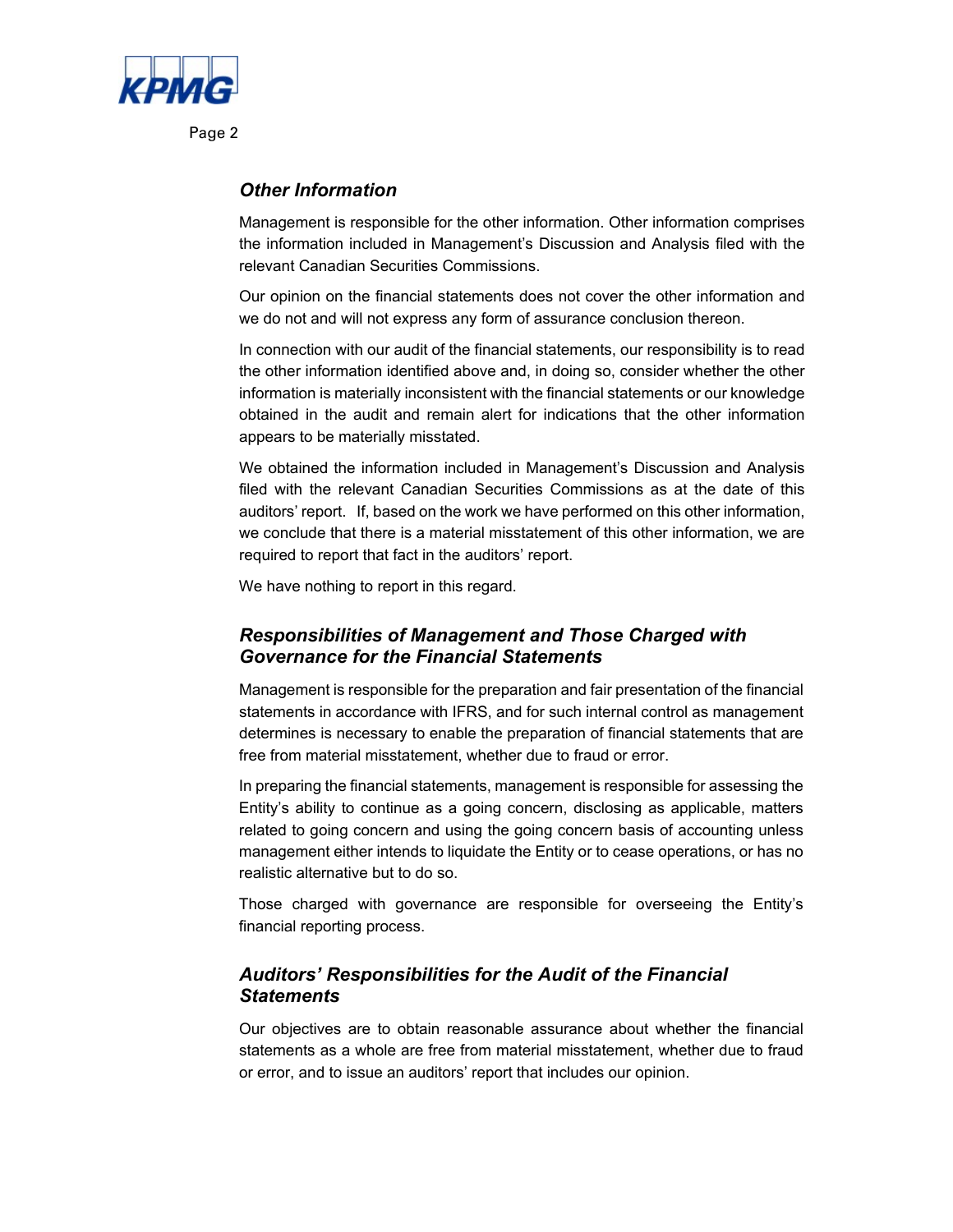

Page 3

Reasonable assurance is a high level of assurance, but is not a guarantee that an audit conducted in accordance with Canadian generally accepted auditing standards will always detect a material misstatement when it exists.

Misstatements can arise from fraud or error and are considered material if, individually or in the aggregate, they could reasonably be expected to influence the economic decisions of users taken on the basis of the financial statements.

As part of an audit in accordance with Canadian generally accepted auditing standards, we exercise professional judgment and maintain professional skepticism throughout the audit.

We also:

• Identify and assess the risks of material misstatement of the financial statements, whether due to fraud or error, design and perform audit procedures responsive to those risks, and obtain audit evidence that is sufficient and appropriate to provide a basis for our opinion.

The risk of not detecting a material misstatement resulting from fraud is higher than for one resulting from error, as fraud may involve collusion, forgery, intentional omissions, misrepresentations, or the override of internal control.

- Obtain an understanding of internal control relevant to the audit in order to design audit procedures that are appropriate in the circumstances, but not for the purpose of expressing an opinion on the effectiveness of the Entity's internal control.
- Evaluate the appropriateness of accounting policies used and the reasonableness of accounting estimates and related disclosures made by management.
- Conclude on the appropriateness of management's use of the going concern basis of accounting and, based on the audit evidence obtained, whether a material uncertainty exists related to events or conditions that may cast significant doubt on the Entity's ability to continue as a going concern. If we conclude that a material uncertainty exists, we are required to draw attention in our auditors' report to the related disclosures in the financial statements or, if such disclosures are inadequate, to modify our opinion. Our conclusions are based on the audit evidence obtained up to the date of our auditors' report. However, future events or conditions may cause the Entity to cease to continue as a going concern.
- Evaluate the overall presentation, structure and content of the financial statements, including the disclosures, and whether the financial statements represent the underlying transactions and events in a manner that achieves fair presentation.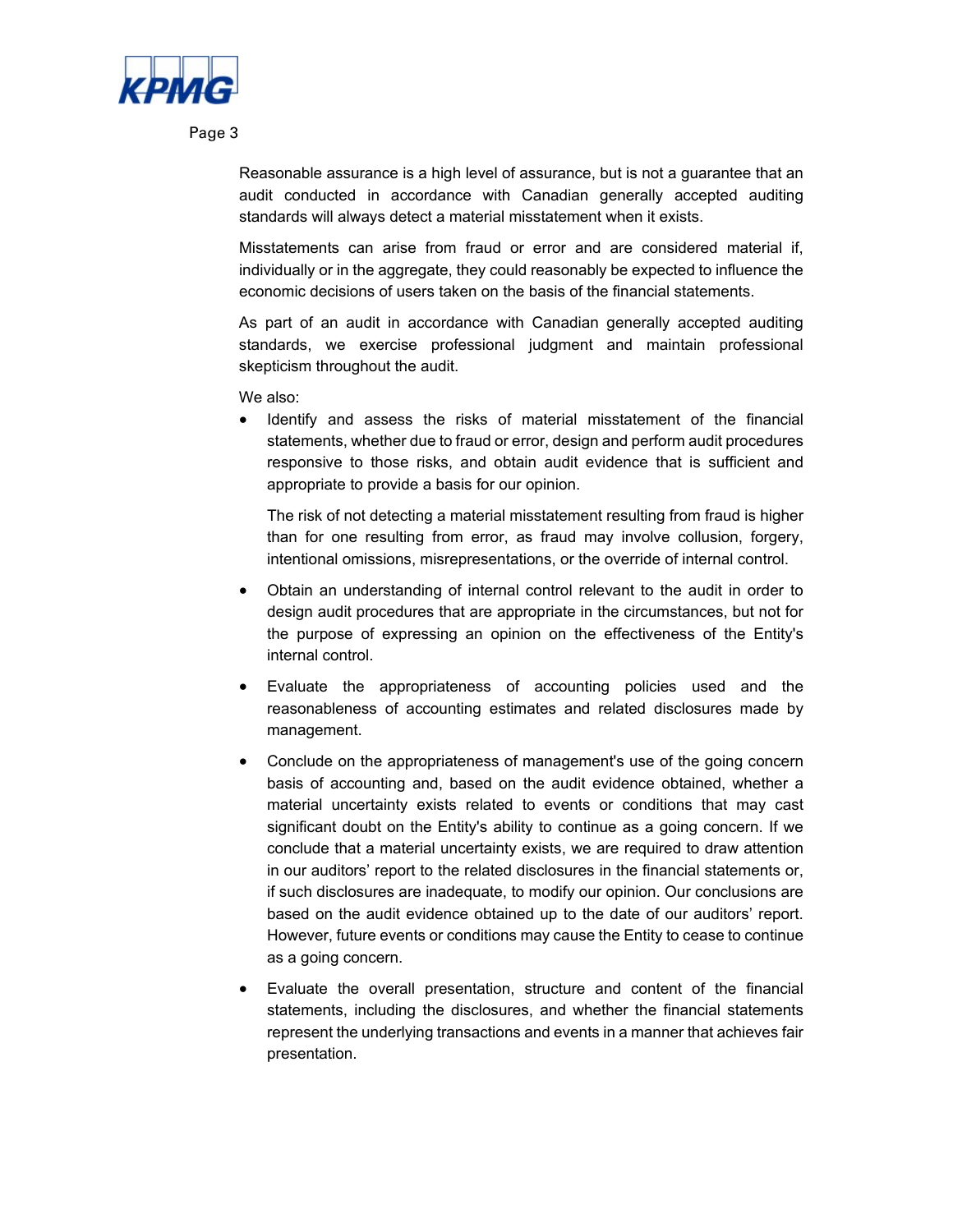

Page 4

- Communicate with those charged with governance regarding, among other matters, the planned scope and timing of the audit and significant audit findings, including any significant deficiencies in internal control that we identify during our audit.
- Provide those charged with governance with a statement that we have complied with relevant ethical requirements regarding independence, and communicate with them all relationships and other matters that may reasonably be thought to bear on our independence, and where applicable, related safeguards.

The engagement partner on the audit resulting in this auditors' report is Carey Blair.

KPMG LLP

Chartered Professional Accountants Halifax, Canada February 28, 2022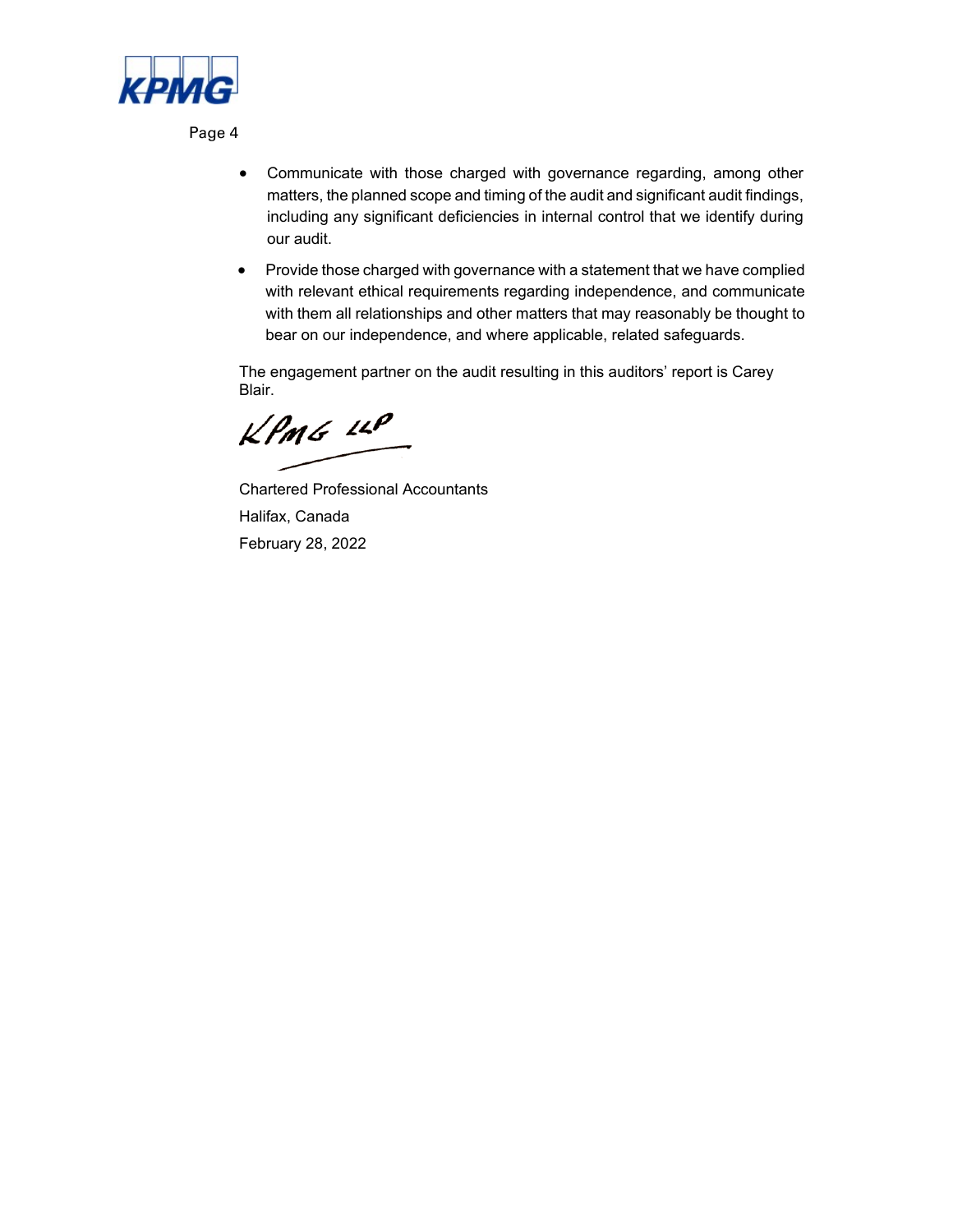### **Consolidated Statements of Financial Position**

(Canadian dollars)

|                                                             | December 31 | December 31 |
|-------------------------------------------------------------|-------------|-------------|
|                                                             | 2021        | 2020        |
|                                                             | S           | \$          |
| <b>ASSETS</b>                                               |             |             |
| <b>Current assets</b>                                       |             |             |
| Cash and cash equivalents                                   | 1,233,577   | 1,753,729   |
| Short-term investments                                      | 908,735     | 894,349     |
| Trade and other receivables                                 | 6,103       | 49,318      |
| Prepaid expenses                                            | 33,699      | 27,436      |
| Investments [note 5]                                        | 173,000     |             |
| <b>Non-current assets</b>                                   |             |             |
| Investments [note 5]                                        |             |             |
| <b>TOTAL ASSETS</b>                                         | 2,355,114   | 2,724,832   |
| <b>LIABILITIES</b>                                          |             |             |
| <b>Current liabilities</b>                                  |             |             |
| Trade and other payables                                    | 77,536      | 79,472      |
| <b>Non-current liabilities</b><br>Unearned revenue [note 6] | 488,826     | 373,159     |
| <b>Total liabilities</b>                                    | 566,362     | 452,631     |
| <b>SHAREHOLDERS' EQUITY</b>                                 |             |             |
| Share capital $[note 7]$                                    | 4,329,007   | 4,375,689   |
| Contributed surplus                                         | 2,111,523   | 2,111,523   |
| Deficit                                                     | (4,651,778) | (4,215,011) |
| Total shareholders' equity                                  | 1,788,752   | 2,272,201   |
| <b>TOTAL LIABILITIES AND SHAREHOLDERS' EQUITY</b>           | 2,355,114   | 2,724,832   |

Subsequent event [note 5] Commitments [note 15]

The accompanying notes are an integral part of these consolidated financial statements.

Approved on behalf of the Board:

signed *"John P. A. Budreski" Director*

signed *"Mary C. Ritchie" Director*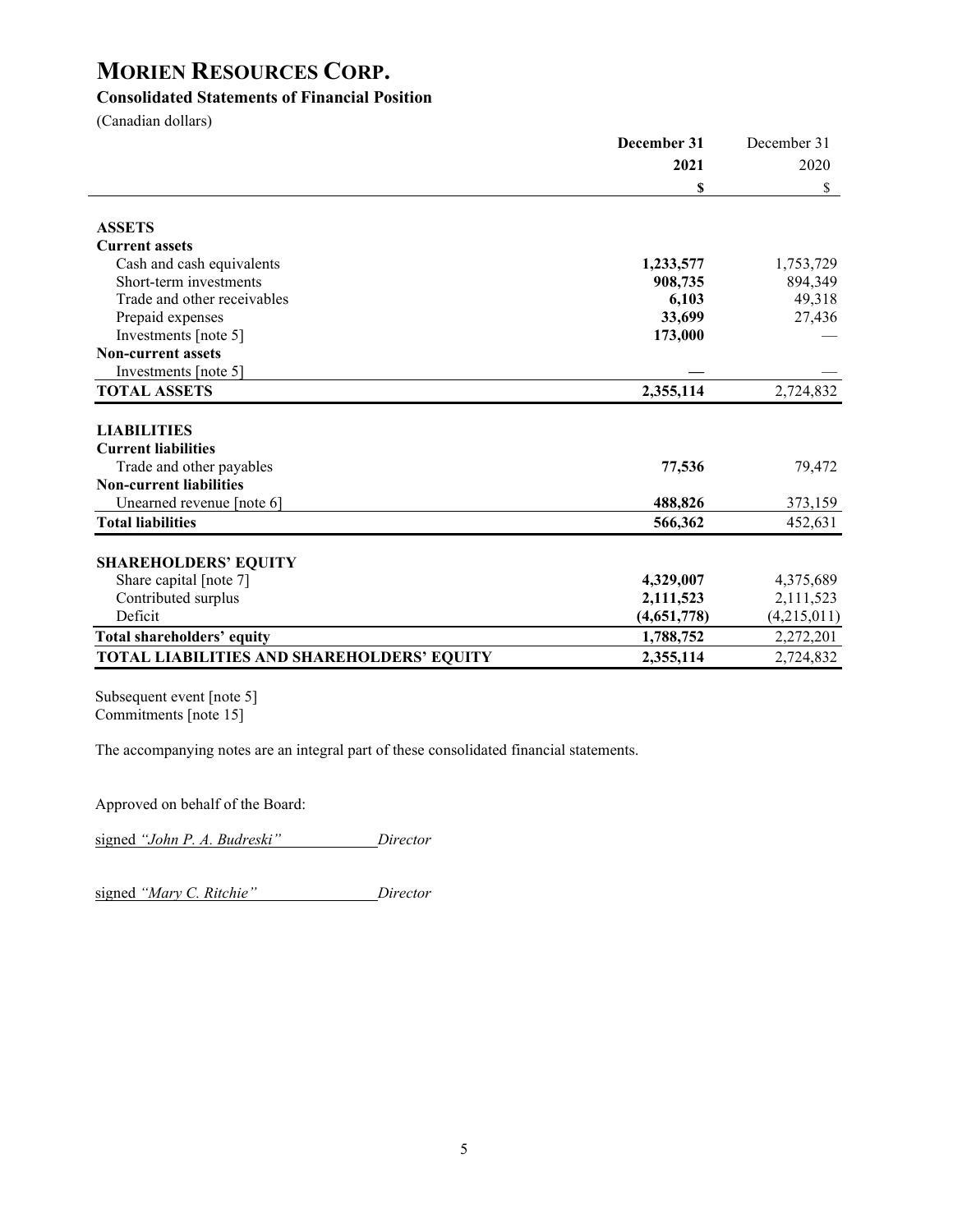### **Consolidated Statements of Loss and Comprehensive Loss**

(Canadian dollars)

| $m_{1}$ $m_{n}$                                                                   | For the Years Ended December 31 |            |
|-----------------------------------------------------------------------------------|---------------------------------|------------|
|                                                                                   | 2021                            | 2020       |
|                                                                                   | \$                              | \$         |
| Royalty revenue [note 10]                                                         | 60,776                          | 249,235    |
| Operating expenses                                                                |                                 |            |
| Corporate and administration [note 11]                                            | 519,652                         | 627,769    |
| Exploration and evaluation                                                        | 88,248                          |            |
| Share-based compensation [note 8]                                                 |                                 | 189,676    |
| Foreign exchange loss                                                             | 5,287                           | 19,314     |
|                                                                                   | 613,187                         | 836,759    |
| Finance income                                                                    | 14,543                          | 26,690     |
| Loss from operations                                                              | (537, 868)                      | (560, 834) |
| Unrealized gain on investments                                                    | 173,000                         |            |
| Net loss                                                                          | (364, 868)                      | (560, 834) |
|                                                                                   |                                 |            |
| Basic and diluted loss per share                                                  | (0.01)                          | (0.01)     |
| Weighted average number of common shares outstanding [000's]<br>Basic and diluted | 50,941                          | 52,026     |
|                                                                                   |                                 |            |

The accompanying notes are an integral part of these consolidated financial statements.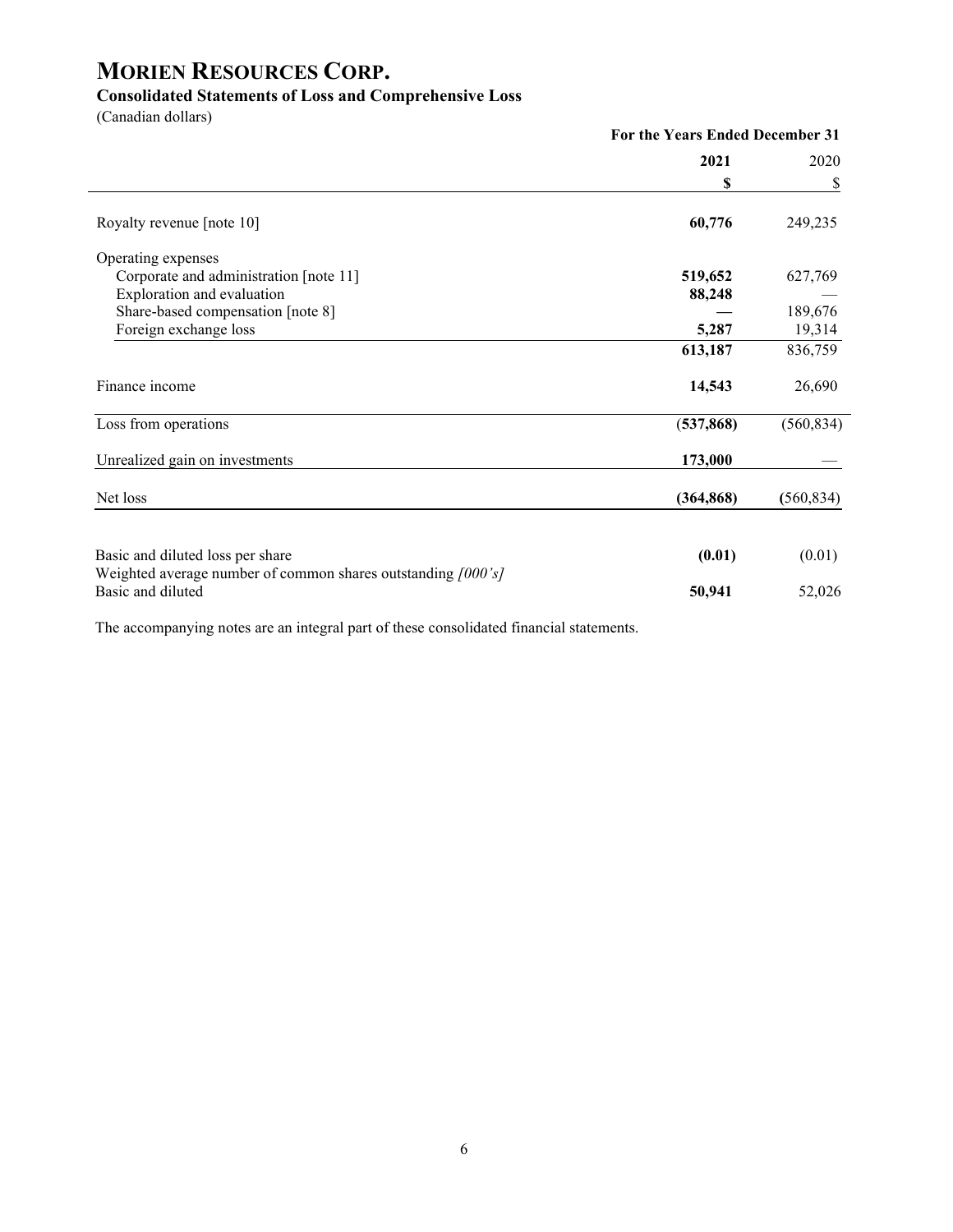### **MORIEN RESOURCES CORP. Consolidated Statements of Changes in Equity**

(Canadian dollars)

|                                                             |                      |            |                            |                | <b>Total shareholders'</b> |
|-------------------------------------------------------------|----------------------|------------|----------------------------|----------------|----------------------------|
|                                                             | <b>Common shares</b> |            | <b>Contributed surplus</b> | <b>Deficit</b> | equity                     |
|                                                             | #                    | S          |                            |                |                            |
| Balance at January 1, 2020                                  | 52,903,114           | 4,526,090  | 1,921,847                  | (3,241,406)    | 3,206,531                  |
| Net loss                                                    |                      |            |                            | (560, 834)     | (560, 834)                 |
| Dividends paid to shareholders                              |                      |            |                            | (132, 155)     | (132, 155)                 |
| Normal course issuer bid purchase of common shares          | (1,791,500)          | (150, 401) |                            | (280,616)      | (431, 017)                 |
| Share-based compensation                                    | __                   |            | 189,676                    |                | 189,676                    |
| <b>Balance at December 31, 2020</b>                         | 51,111,614           | 4,375,689  | 2,111,523                  | (4,215,011)    | 2,272,201                  |
| Net loss                                                    |                      |            |                            | (364, 868)     | (364, 868)                 |
| Normal course issuer bid purchase of common shares [note 7] | (524,000)            | (46,682)   |                            | (71, 899)      | (118,581)                  |
| <b>Balance at December 31, 2021</b>                         | 50,587,614           | 4,329,007  | 2,111,523                  | (4,651,778)    | 1,788,752                  |

The accompanying notes are an integral part of these consolidated financial statements.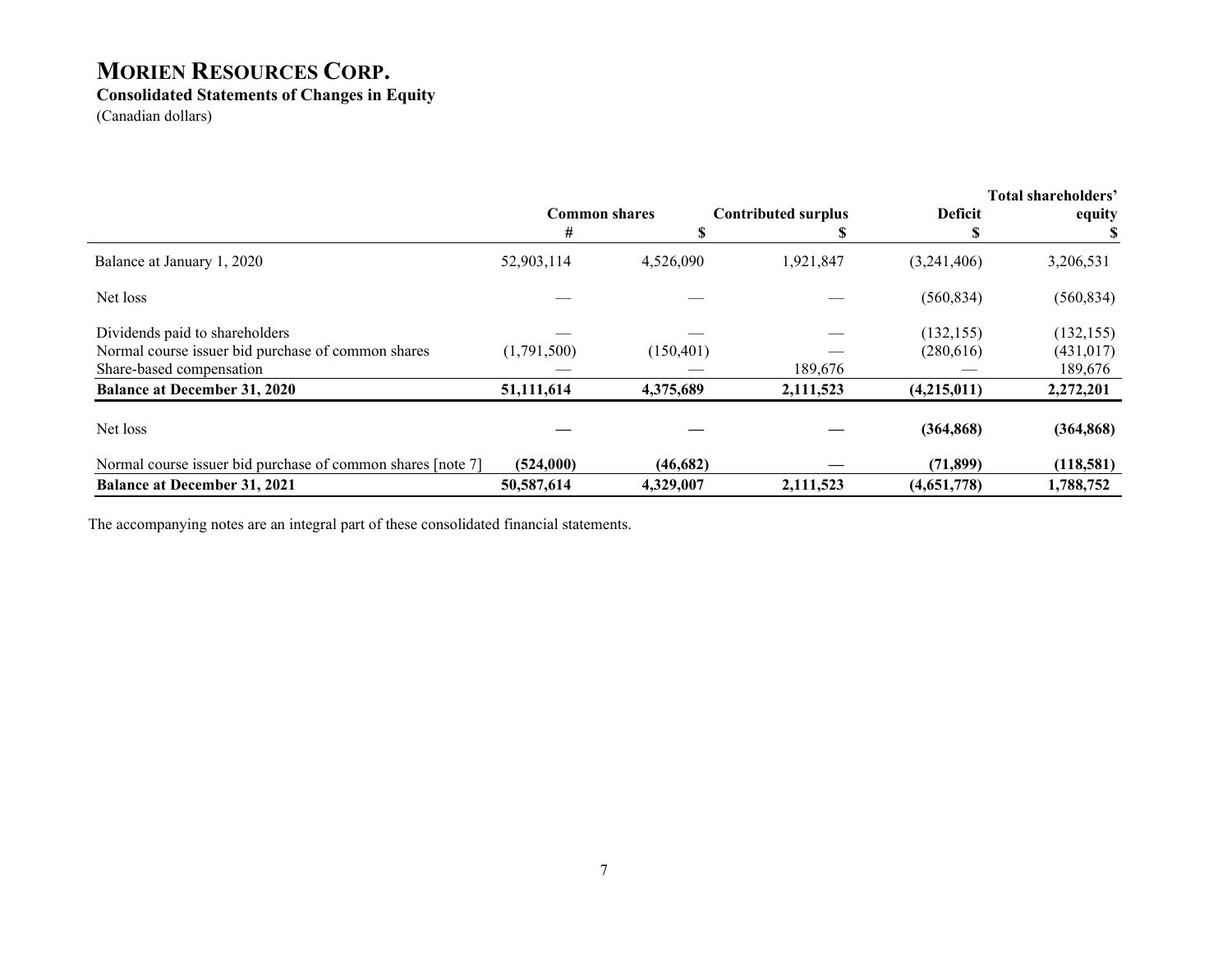### **Consolidated Statements of Cash Flows**

(Canadian dollars)

|                                                                       | For the Years Ended December 31 |             |
|-----------------------------------------------------------------------|---------------------------------|-------------|
|                                                                       | 2021                            | 2020        |
|                                                                       | \$                              | \$          |
| <b>OPERATING ACTIVITIES</b>                                           |                                 |             |
| Net loss                                                              | (364, 868)                      | (560, 834)  |
| Items not involving cash:                                             |                                 |             |
| Foreign exchange loss                                                 | 5,287                           | 19,314      |
| Additions to unearned revenue [note 6]                                | 115,667                         | 112,226     |
| Finance income                                                        | (14, 543)                       | (26,690)    |
| Unrealized gain on investments                                        | (173,000)                       |             |
| Changes in non-cash working capital:                                  |                                 |             |
| Decrease in trade and other receivables                               | 43,215                          | 261,193     |
| Increase in prepaid expenses                                          | (6,263)                         | 13,954      |
| Decrease in trade and other payables                                  | (1,936)                         | (44,286)    |
| Cash (used in) operating activities                                   | (396, 441)                      | (35, 447)   |
| <b>FINANCING ACTIVITIES</b>                                           |                                 |             |
| Dividends paid                                                        |                                 | (132, 155)  |
| Purchase of shares for cancellation                                   | (118, 581)                      | (431, 017)  |
| Cash used in financing activities                                     | (118, 581)                      | (563, 172)  |
| <b>INVESTING ACTIVITIES</b>                                           |                                 |             |
| Acquisition of short-term investments                                 | (14, 386)                       | (894, 349)  |
| Interest received                                                     | 14,543                          | 26,690      |
| Cash (used in) provided by investing activities                       | 157                             | (867, 659)  |
| Effect of exchange rate fluctuations on cash held in foreign currency | (5,287)                         | (19,314)    |
| Decrease in cash                                                      | (520, 152)                      | (1,485,592) |
| Cash and cash equivalents, beginning of period                        | 1,753,729                       | 3,239,321   |
| Cash and cash equivalents, end of period                              | 1,233,577                       | 1,753,729   |

The accompanying notes are an integral part of these consolidated financial statements.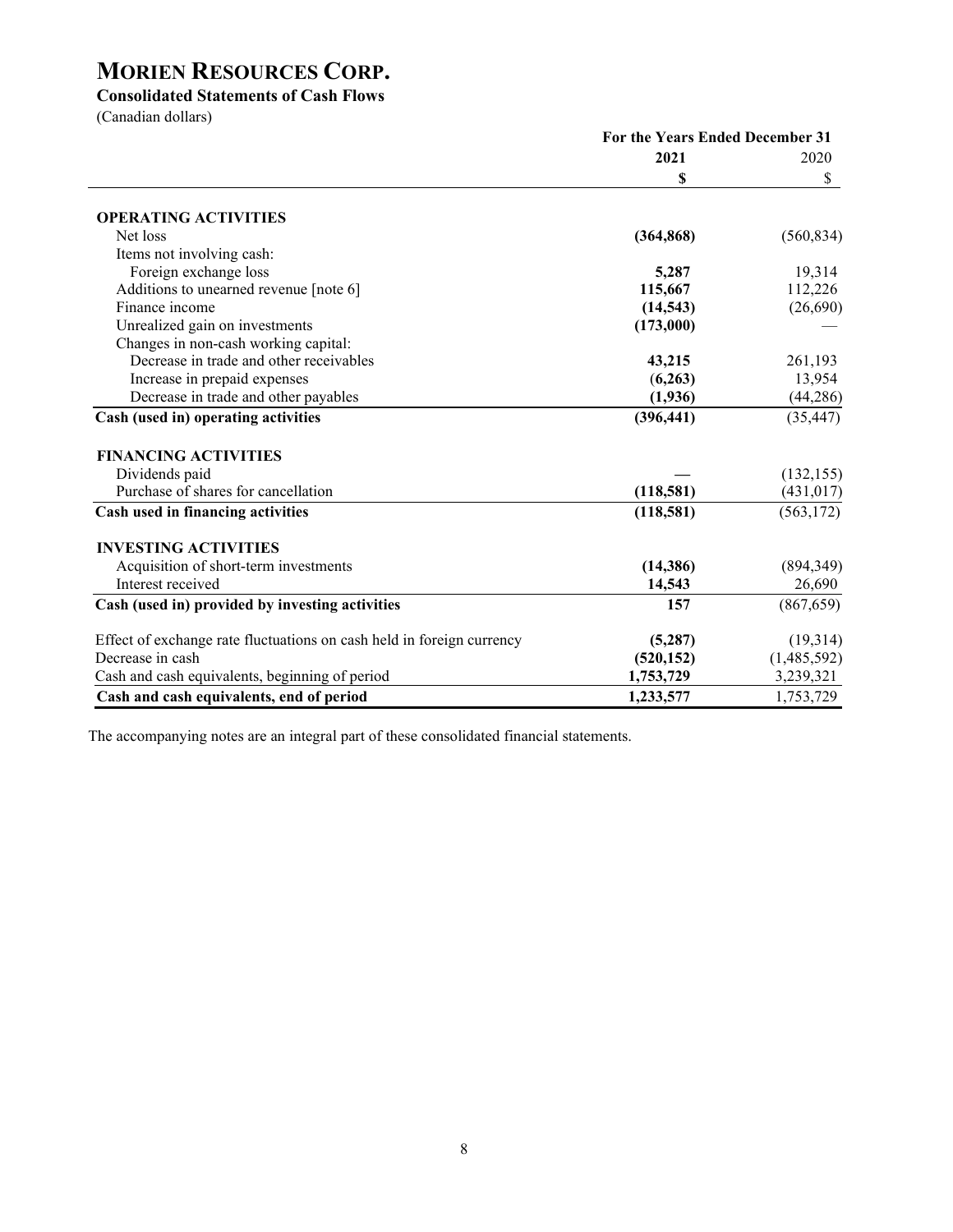#### **Notes to Consolidated Financial Statements**

(Canadian dollars)

For the years ended December 31, 2021 and 2020

#### **1. Nature of operations**

Morien Resources Corporation ("Morien" or the "Corporation") is a corporation domiciled in Canada. The address of the Corporation's registered office is 1701 Hollis Street, Suite 800, Halifax, Nova Scotia, B3J 3M8. The consolidated financial statements of the Corporation as at and for the years ended December 31, 2021 and 2020 comprise the Corporation and its subsidiary, Advanced Primary Minerals USA Corp ("APMUSA"). The principal business of the Corporation is the identification and purchase of mineral projects or investments in entities with mineral projects.

#### **2. Basis of presentation**

a) Statement of compliance

The consolidated financial statements have been prepared in accordance with International Financial Reporting Standards ("IFRS").

The consolidated financial statements were authorized for issuance by the Board of Directors on February 28, 2021.

b) Basis of measurement

The consolidated financial statements have been prepared on the historical cost basis except where a different basis of accounting is identified in the summary of significant accounting policies.

Items included in the financial statements of the Corporation's subsidiary are measured using the currency of the primary economic environment in which the entity operates (the "functional currency"), which is the USD for APMUSA. The consolidated financial statements are presented in Canadian dollars, which is the functional and presentation currency of the Corporation.

c) Use of estimates and judgments

The preparation of the financial statements requires the Corporation's management to make estimates and assumptions that affect the reported amounts of assets and liabilities and disclosure of contingent assets and liabilities at the date of the financial statements, and the reported amounts of revenues and expenses during the reporting period. The determination of estimates requires the exercise of judgment based on various assumptions and other factors such as historical experience and current and expected economic conditions. Actual results may differ from these estimates. The more significant areas requiring the use of management estimates and assumptions are discussed below.

#### *Investments*

The valuation of investments utilizes a fair value hierarchy to establish levels to classify the inputs of valuation techniques used to measure fair value. Where inputs are unobservable or markets inactive, management will assess other facts and circumstances available to determine whether there is enough certainty to ascribe a fair value in either Level 2 or Level 3.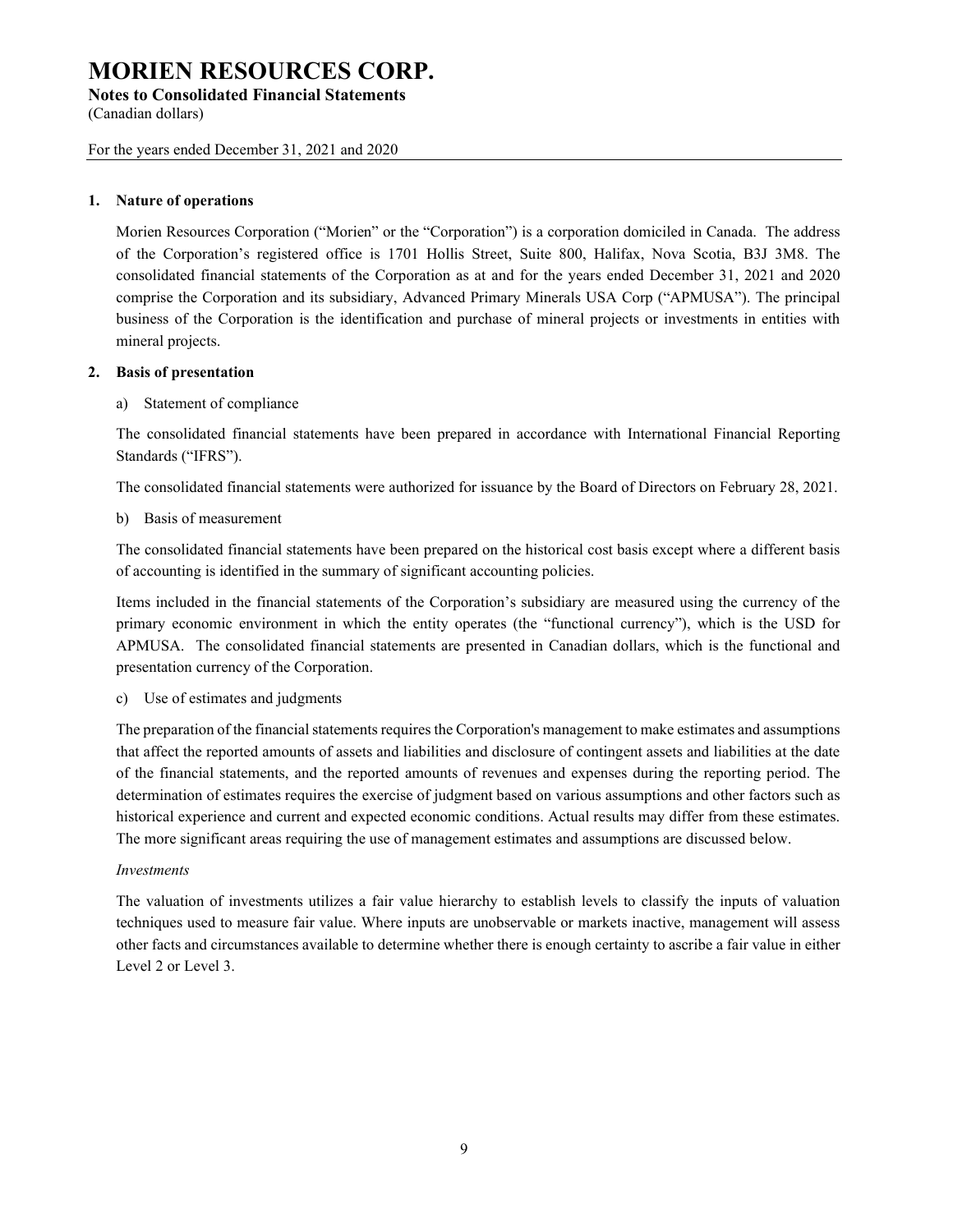#### **Notes to Consolidated Financial Statements**

(Canadian dollars)

For the years ended December 31, 2021 and 2020

#### **2. Basis of presentation (continued)**

#### *Share-based payments*

Equity-settled share-based payments are measured at fair value (excluding the effect of non-market based vesting conditions) at the date of grant. Fair value is measured using the Black-Scholes pricing model and requires the exercise of judgment in relation to variables such as expected volatilities and expected lives based on information available at the time the fair value is measured.

#### *Income taxes*

The Corporation's accounting policy for taxation requires management's judgment in assessing whether deferred tax assets and certain deferred tax liabilities are recognized on the statement of financial position. Deferred tax assets, including those arising from tax loss carryforwards, capital losses and temporary differences, are recognized only where it is considered probable that they will be recovered, which is dependent on the generation of sufficient future taxable profits. Assumptions about the generation of future taxable profits depend on management's estimates of future cash flows. These depend on estimates of future production and sales volumes underlying the Corporation's royalties, commodity prices, reserves, capital expenditures, dividends and other capital management transactions.

Judgments are also required about the application of income tax legislation. These judgments and assumptions are subject to risk and uncertainty, hence there is a possibility that changes in circumstances will alter expectations, which may impact the amount of deferred tax assets and deferred tax liabilities recognized on the statement of financial position and the amount of other tax losses and temporary differences not yet recognized. In such circumstances, some or the entire carrying amount of recognized deferred tax assets and liabilities may require adjustment, resulting in a corresponding credit or charge to income.

#### **3. Summary of significant accounting policies**

The accounting policies applied in these consolidated financial statements are the same as those applied in the Corporation's consolidated financial statements as at and for the year ended December 31, 2020. The accounting policies have been applied consistently by the Corporation's subsidiary.

a) Basis of consolidation

The consolidated financial statements include those of Morien and its wholly owned subsidiary, Advanced Primary Minerals USA Corp., incorporated under the laws of Delaware, USA.

i) Subsidiaries

Subsidiaries are those entities over which the Corporation has the power to govern the financial and operating policies so as to obtain benefits from their activities. The existence and effect of potential voting rights that are currently exercisable or convertible are considered when assessing whether a Corporation controls another entity.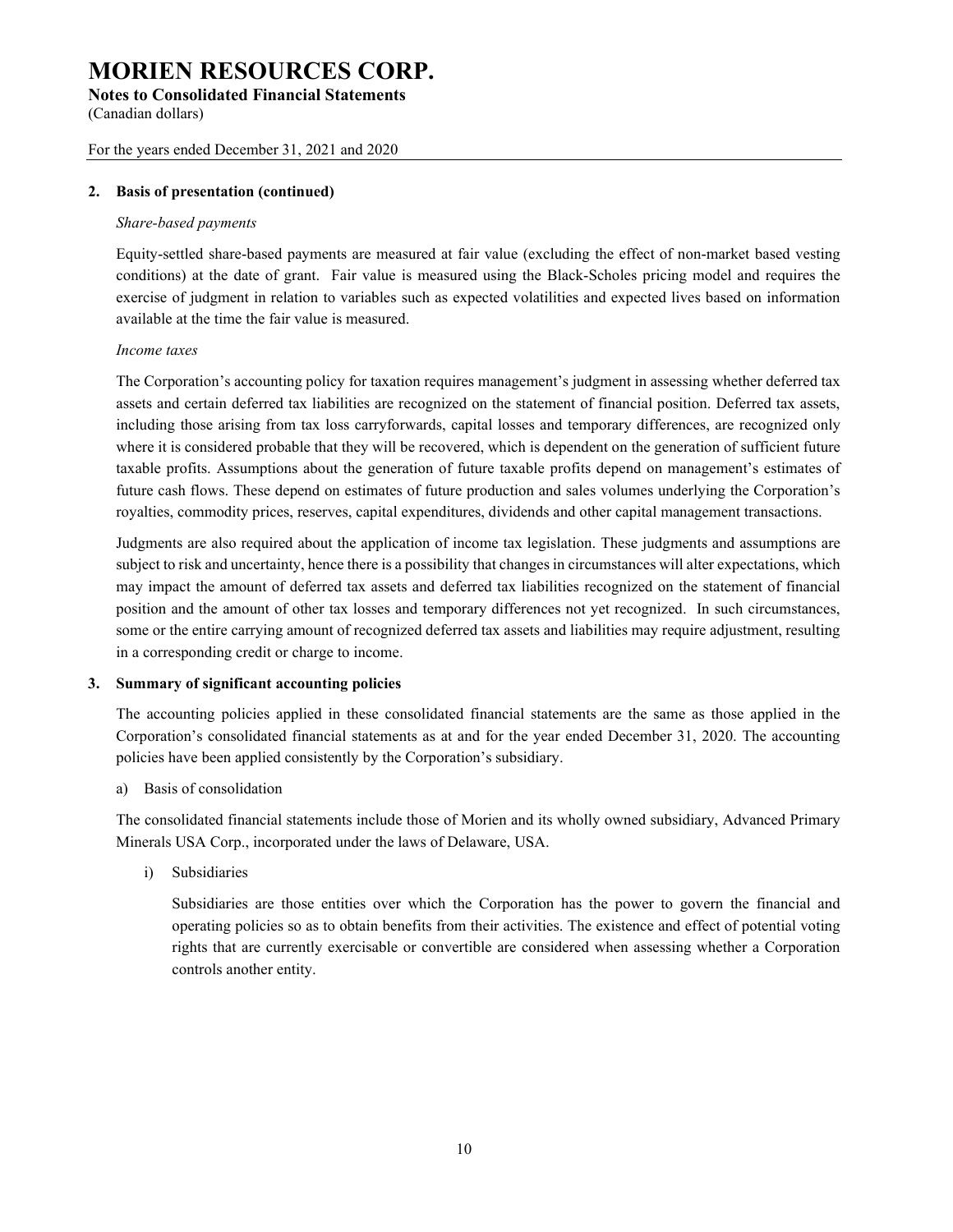**Notes to Consolidated Financial Statements**

(Canadian dollars)

#### For the years ended December 31, 2021 and 2020

#### **3. Summary of significant accounting policies (continued)**

i) Subsidiaries (continued)

The financial statements of the subsidiary are prepared for the same reporting period as the parent company. Subsidiaries are fully consolidated from the date on which control is transferred to the Corporation and cease to be consolidated from the date on which control is transferred out of the Corporation. A change in the ownership interest of a subsidiary that does not result in a loss of control is accounted for as an equity transaction.

ii) Transactions eliminated on consolidation

Inter-company balances and transactions, and any unrealized income and expenses arising from intercompany transactions, are eliminated in preparing the consolidated financial statements.

b) Foreign currency

In preparing the financial statements of each individual entity, transactions in currencies other than the entity's functional currency (foreign currencies) are recognized at the rates of exchange prevailing at the dates of the transactions. At the end of each reporting period, monetary items denominated in foreign currencies are retranslated at the rates prevailing at that date. Non-monetary items that are measured in terms of historical cost in a foreign currency are not retranslated.

Exchange differences on monetary items are recognized in profit or loss in the period in which they arise except for exchange differences on monetary items receivable from or payable to a foreign operation for which settlement is neither planned nor likely to occur (therefore forming part of the net investment in the foreign operation), which are recognized initially in other comprehensive income and reclassified from cumulative translation account to profit or loss on repayment of the monetary items.

#### ii) Foreign operations

The results and financial position of entities that have a functional currency different from the presentation currency are translated into the presentation currency as follows:

- assets and liabilities are translated at the closing rate at the date of that statement of financial position;
- income and expenses for each income statement presented are translated at monthly average exchange rates; and
- all resulting exchange differences are recognized as a separate component of equity ("cumulative translation account")

On the loss of control of a foreign operation, all the exchange differences accumulated in equity in respect of that operation attributable to the owners of the Corporation are recognized in the income statement as part of the gain or loss on sale.

c) Financial instruments

#### *Fair value*

Fair value is the price that would be received to sell an asset or paid to transfer a liability in an orderly transaction between market participants at the measurement date. The fair value hierarchy establishes levels to classify the inputs to valuation techniques used to measure fair value.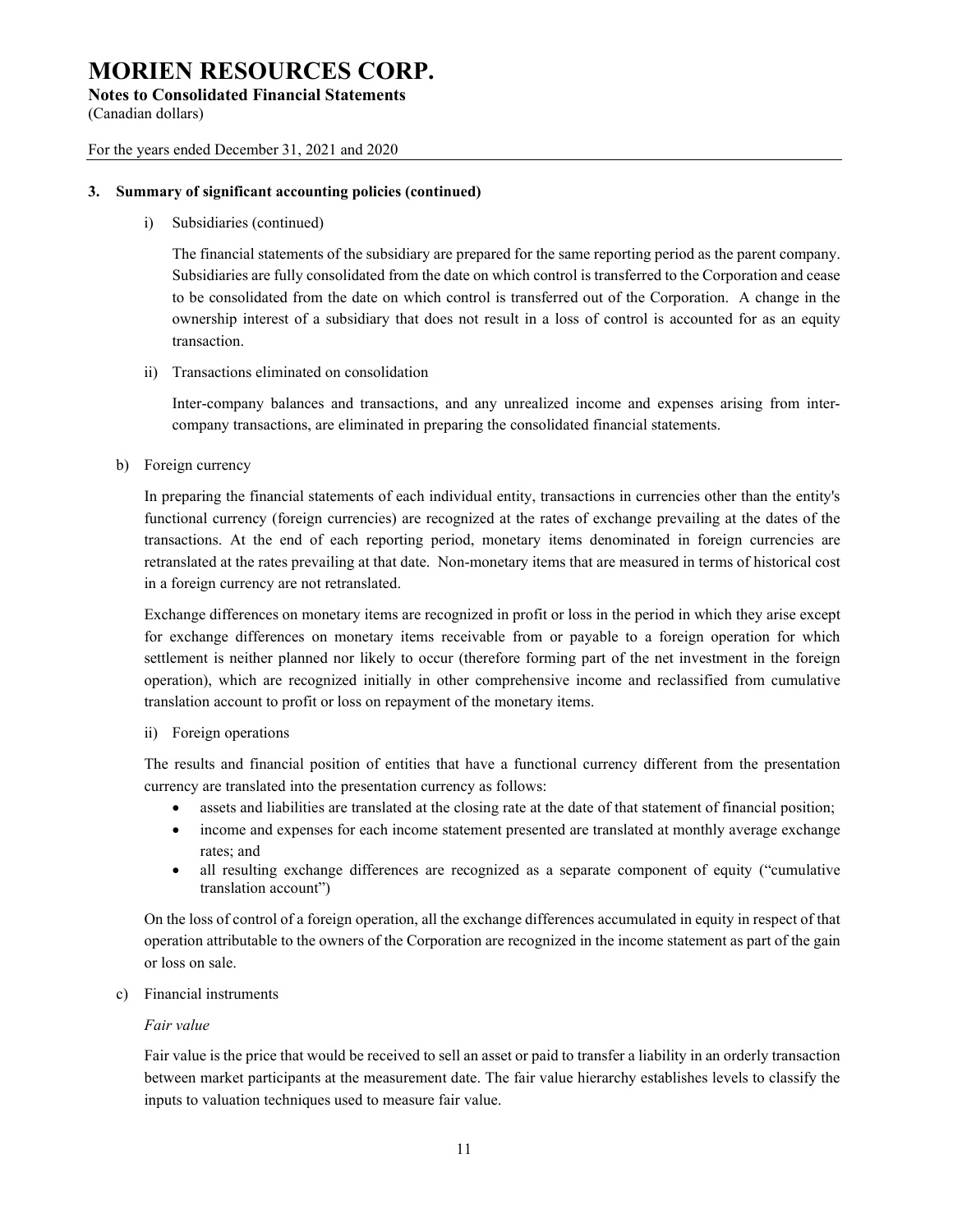**Notes to Consolidated Financial Statements**

(Canadian dollars)

#### For the years ended December 31, 2021 and 2020

#### **3. Summary of significant accounting policies (continued)**

Level 1: Inputs are quoted prices (unadjusted) in active markets for identical assets or liabilities. Investments in common shares that have direct listings on an exchange are classified as Level 1.

Level 2: Inputs are quoted prices in markets that are not active, quoted prices for similar assets or liabilities in active markets, inputs other than quoted prices that are observable for the asset or liability (for example, interest rate and yield curves observable at commonly quoted intervals, forward pricing curves used to value currency and commodity contracts, volatility measurements used to value option contracts and observable credit default swap spreads to adjust for credit risk where appropriate), or inputs that are derived principally from or corroborated by observable market data or other means.

Level 3: Inputs are unobservable (supported by little or no market activity).

The fair value hierarchy gives the highest priority to Level 1 inputs and the lowest priority to Level 3 inputs.

d) Income taxes

Income tax expense comprises current and deferred tax. Current tax and deferred tax are recognized in profit or loss except to the extent that it relates to a business combination, or items recognized directly in equity or in other comprehensive income.

Current tax is the expected tax payable or receivable on the taxable income or loss for the year, using tax rates enacted or substantively enacted at the reporting date, and any adjustment to tax payable in respect of previous years.

Deferred income tax is provided in full, using the liability method, on temporary differences arising between the tax basis of assets and liabilities and their carrying amounts in the consolidated financial statements. Deferred income tax is determined using tax rates (and laws) that have been enacted or substantively enacted by the reporting date and are expected to apply when the related deferred income tax asset is realized, or the deferred income tax liability is settled.

Deferred income tax assets are recognized to the extent that it is probable that future taxable profit will be available against which the temporary differences can be utilized. Deferred tax is not recognized for the following temporary differences: the initial recognition of assets or liabilities in a transaction that is not a business combination and that affects neither accounting nor taxable profit or loss, and differences relating to investments in subsidiaries and jointly controlled entities to the extent that it is probable that they will not reverse in the foreseeable future. In addition, deferred tax is not recognized for taxable temporary differences arising on the initial recognition of goodwill.

Deferred income tax assets and deferred income tax liabilities of the same taxable entity are offset when they relate to taxes levied by the same taxation authority and the entity has a legally enforceable right to set off current tax assets against current tax liabilities. The principal temporary differences arise from tax losses carried forward and fair value adjustments on assets acquired in business combinations.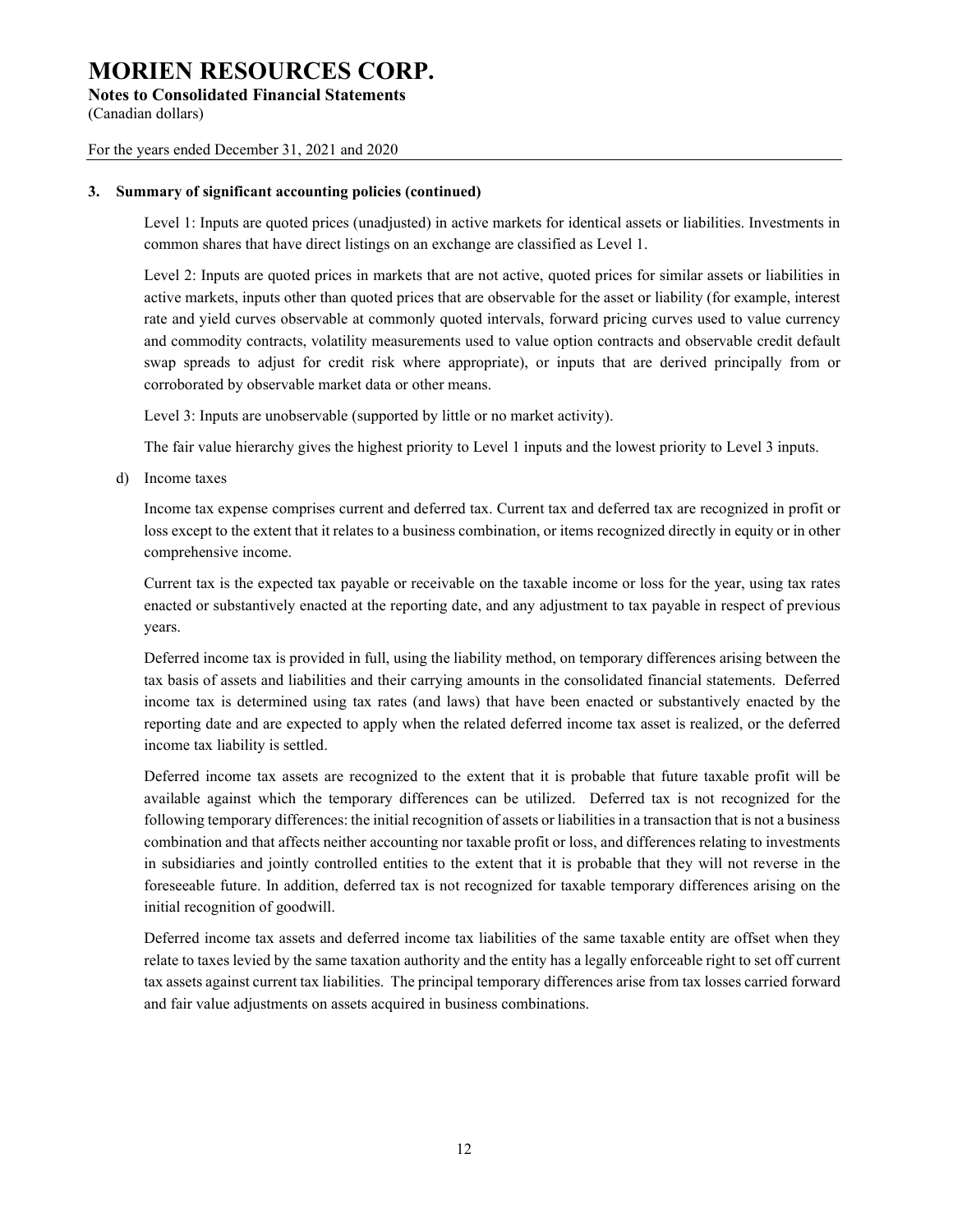**Notes to Consolidated Financial Statements**

(Canadian dollars)

For the years ended December 31, 2021 and 2020

#### **3. Summary of significant accounting policies (continued)**

e) Share-based compensation

Equity-settled share-based awards to employees and others providing similar services are measured at fair value of the equity instruments at the date of grant. Fair value is measured using the Black-Scholes pricing model. The fair value determined at the grant date of the equity-settled share-based payments is expensed as services are rendered over the vesting period, based on the Corporation's estimate of the shares that will eventually vest and adjusted for the effect of non-market-based vesting conditions. For share-based awards with non-vesting conditions, the grant date fair value of the share-based payment is measured to reflect such conditions and there is no-true-up for differences between expected and actual outcomes.

f) Revenue

Revenue is comprised of revenue earned in the period from royalty interests. The Corporation has identified the performance obligations in its royalty contracts and recognizes revenue when a performance obligation is satisfied.

In accordance with IFRS 15, the Corporation recognizes revenue to depict the transfer of the relevant commodity to customers in an amount that reflects the consideration to which the Corporation expects to be entitled in exchange for those commodities. Revenue is measured at the fair value of the consideration received or receivable when management can reliably estimate the amount, pursuant to the terms of the royalty agreement.

Under the terms of the Black Point Aggregate Project ("Black Point") royalty agreement with Vulcan Materials Company ("Vulcan"), the Corporation receives advanced minimum royalty payments ("Advanced Payments") until the project goes into production. Black Point is not currently in production; at such time when production starts, the unearned revenue from the Advanced Payments will be recorded as revenue as the production royalties are earned (see note 6 – Unearned revenue).

Under the terms of the Donkin royalty agreement with Kameron, the coal sales price used to calculate Morien's royalty revenue is subject to certain deductions for handling and transportation costs.

g) Earnings (loss) per share

The Corporation presents basic and diluted earnings per share data for its common shares. Basic earnings per share is calculated by dividing the profit or loss attributable to common shareholders of the Corporation by the weighted average number of common shares outstanding during the period. Diluted earnings per share is calculated using the treasury stock method, thereby assuming that outstanding stock options with an average market price that exceeds the average exercise prices of the options are exercised and the proceeds are used to repurchase shares of the Corporation at the average market price of the common shares for the year.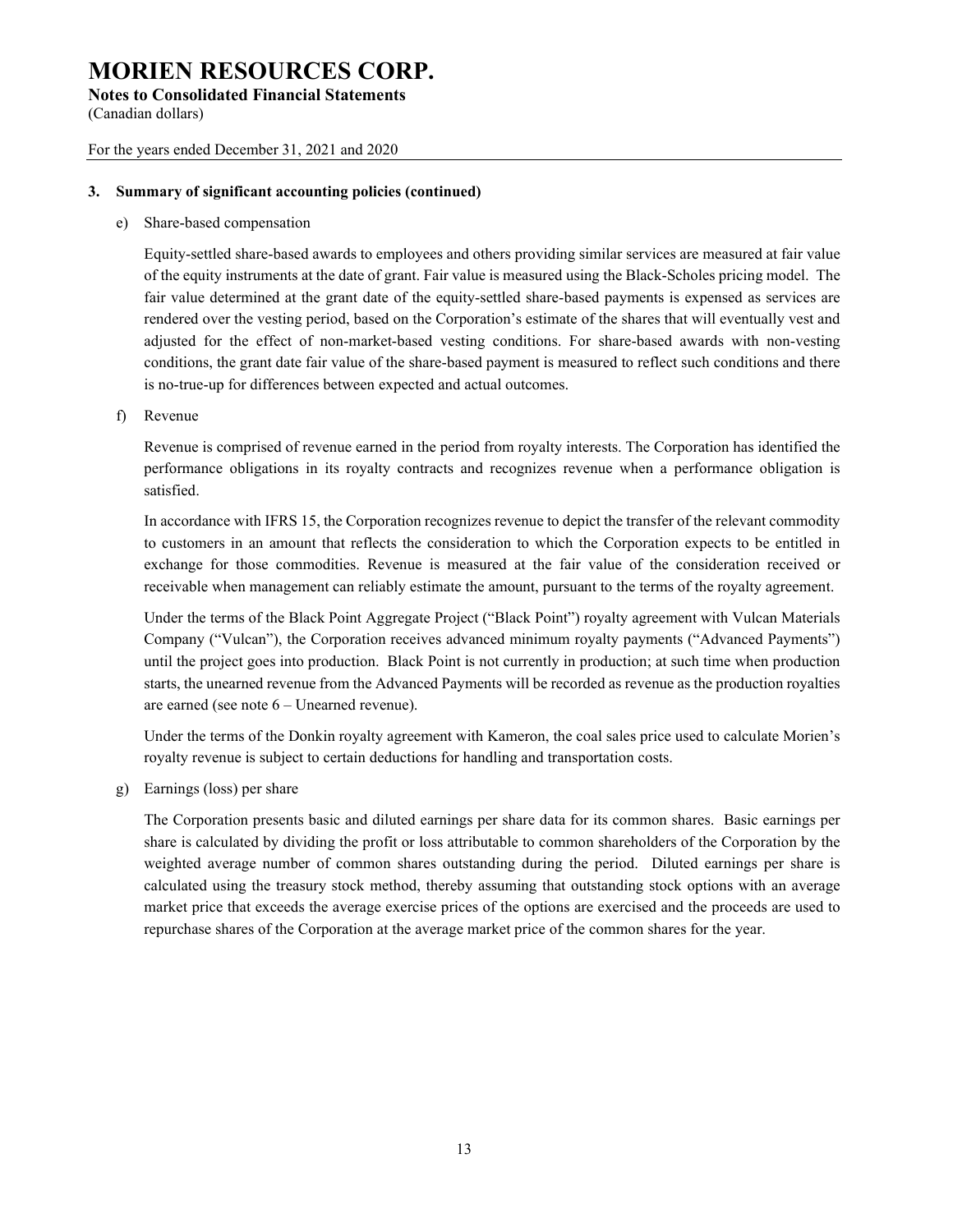**Notes to Consolidated Financial Statements**

(Canadian dollars)

For the years ended December 31, 2021 and 2020

#### **3. Summary of significant accounting policies (continued)**

h) Financial instruments

The Corporation's financial instruments consist of cash, short-term investments, investments, trade and other receivables and trade and other payables and are accounted for as follows:

| <b>Financial Assets</b>      |                                              |
|------------------------------|----------------------------------------------|
| Cash and cash equivalents    | Amortized cost                               |
| Short-term investments       | Amortized cost                               |
| Trade and other receivables  | Amortized cost                               |
| Investments                  | Fair value through profit and loss ("FVTPL") |
|                              |                                              |
| <b>Financial Liabilities</b> |                                              |

Trade and other payables Amortized cost

The Corporation recognizes financial assets and financial liabilities on the date the Corporation becomes party to the contractual provisions of the instruments. A financial asset is derecognized either when the Corporation has transferred substantially all the risks and rewards of ownership of the financial assets or when cash flows expire. A financial liability is derecognized when the obligation specified in the contract is discharged, cancelled or expired.

The Corporation classifies and measures financial assets and liabilities on initial recognition as described below:

- Cash includes cash, term deposits, treasury bills and money market investments with original maturities of less than 90 days and are classified as and measured at amortized cost.
- Short-term investments include term deposits, treasury bills and money market investments with original maturities of greater than 90 days and are classified as and measured at amortized cost.
- Trade and other receivables are classified as and measured at amortized cost using the effective interest method less any allowance for impairment. The Corporation uses the expected credit loss ("ECL") model in assessing impairment. This impairment model is applied at each statement of financial position date. The Corporation uses a practical expedient to determine ECL on receivables using a provision matrix based on historical credit loss experiences to estimate lifetime ECL. Impairment losses, if incurred, would be recorded in the consolidated statement of comprehensive loss with the carrying amount of the financial asset or group of financial assets reduced through the use of impairment allowance accounts. In periods subsequent to the impairment where the impairment loss has decreased, and such decrease can be related objectively to conditions and changes in factors occurring after the impairment was initially recognized, the previously recognized impairment loss would be reversed through the consolidated statement of comprehensive loss. The impairment reversal would be limited to the lesser of the decrease in impairment or the extent that the carrying amount of the financial asset at the date the impairment is reversed does not exceed what the amortized cost would have been had the impairment not been recognized, after the reversal.
- Investments, including equity instruments of non-public entities, are measured as FVTPL and are recorded at fair value on settlement date, net of transaction costs, unless the asset is not held for trading purposes and the Corporation makes an irrevocable election to designate the asset as FVOCI. This election is made on an instrument-by-instrument basis. Subsequent to initial recognition, changes in fair value are recognized in income.
- Trade and other payables are classified and measured at amortized cost. A financial liability is derecognized when the obligation specified in the contract is discharged, cancelled or expired.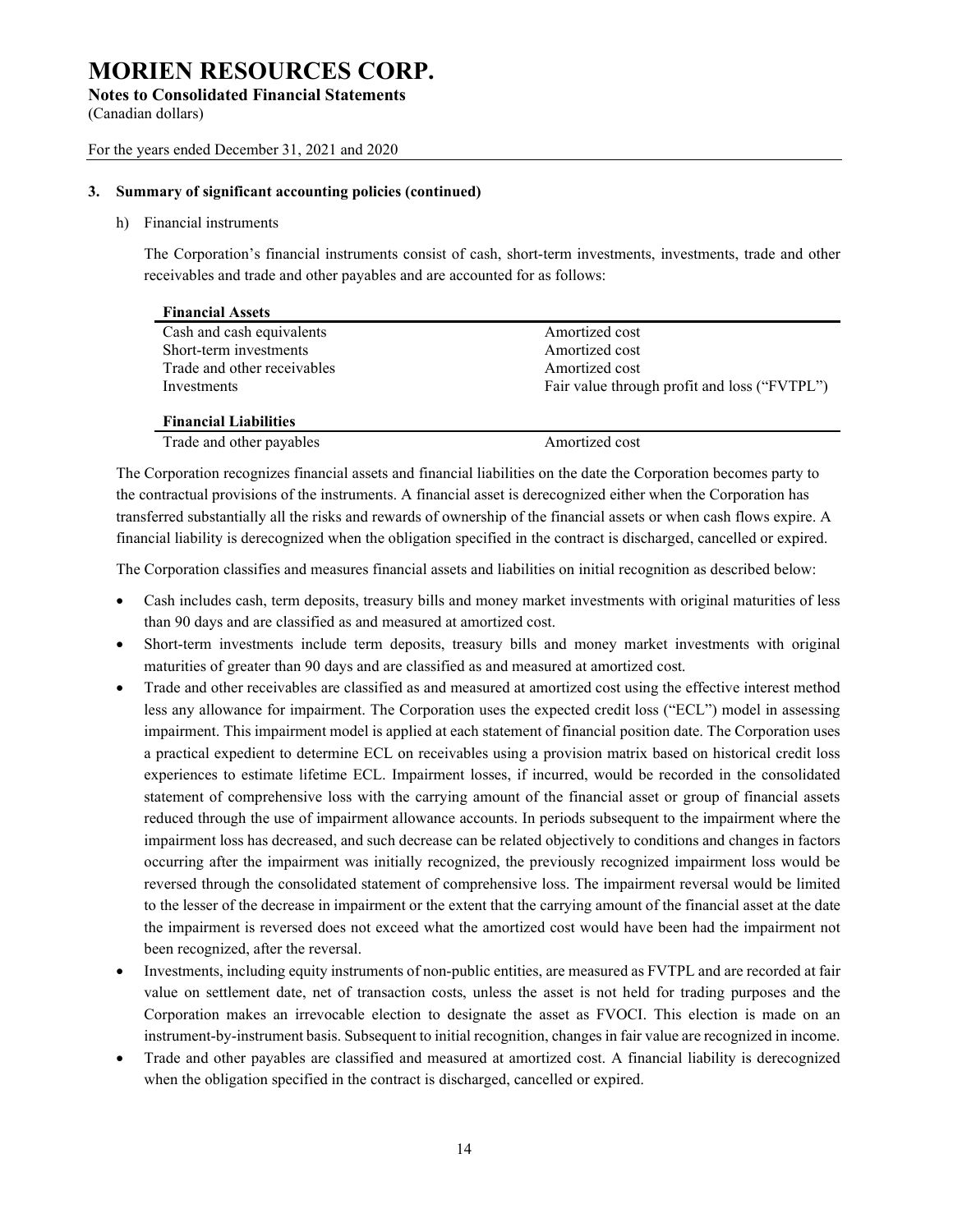#### **Notes to Consolidated Financial Statements**

(Canadian dollars)

#### For the years ended December 31, 2021 and 2020

#### **4. Future changes in accounting policies**

The following new amendments to standards and interpretations under IFRS, are not yet effective for the year ended December 31, 2021, and have not been applied in preparing these consolidated statements:

| <b>New Standards or amendments</b>                                      | <b>Effective date</b> |
|-------------------------------------------------------------------------|-----------------------|
| Annual Improvements to IFRS Standards 2018-2020                         | January 1, 2022       |
| Property, Plant and Equipment: Proceeds before Intended Use (Amendments |                       |
| to IAS $16$                                                             | January 1, 2022       |
| Presentation of Financial Statements (Amendment to IAS 1)               | January 1, 2022       |
| Reference to the Conceptual Framework (Amendments to IFRS 3)            | January 1, 2022       |
| <b>IFRS</b> 17 Insurance Contracts and amendments to IFRS 17            |                       |
| Insurance Contracts                                                     | January 1, 2023       |
| Financial Instruments (Amendment to IFRS 9)                             | January 1, 2023       |
| Disclosure of Accounting Policies (Amendment to IAS 1 and IFRS Practice |                       |
| Statement 2)                                                            | January 1, 2023       |
| Deferred Tax related to Assets and Liabilities arising from a Single    |                       |
| Transaction (Amendments to IAS 12)                                      | January 1, 2023       |

#### **5. Investments**

In 2016, the Corporation bought shares in Minco plc, a publicly traded company. As the result of a 2017 takeover of Minco plc, the Corporation received a combination of public shares in Dalradian Resources Inc. valued at market price and non-public entity shares in Buchans Resources Limited that were ascribed a \$nil fair value. Morien subsequently sold the public shares in Dalradian Resources Inc. in 2018. In 2019, Buchans Resources Limited was split into three unlisted companies: Buchans Resources Limited, Minco Exploration plc and Canadian Manganese Company Inc. Due to a lack of market information and lack of observable inputs for two of the unlisted entities, Buchans Resources Limited and Minco Exploration plc, the Corporation has ascribed a \$nil fair value to these two holdings and they have been classified as Level 3 within the fair value hierarchy as at December 31, 2021 and 2020. The third company, Canadian Manganese Company Inc., was listed on the NEO Exchange subsequent to year end. Management has accordingly determined a fair value of \$0.20 per share taking into consideration the initial list price of \$0.225 per share, less a discount based on liquidity considerations, for a total fair value of \$173,000. The fair value of this investment has been classified as a level 2 financial instrument within the fair value hierarchy given the listing event did not take place until after December 31, 2021.

Subsequent to the listing event after year end, there were dispositions of 475,500 shares of Canadian Manganese Company Inc. for cash proceeds of \$108,388.

#### **6. Unearned revenue**

The Corporation received advanced payments in 2021 of \$115,667 (2020 – \$112,226), in relation to its interest in Black Point. All advanced payments will be credited against future production royalties from Black Point and are therefore recorded as unearned revenue until such time Black Point begins production. The balance of unearned revenue relates solely to the cumulative Black Point advanced payments received through to December 31, 2021. They are classified as long-term liabilities in the likelihood production at Black Point will not occur in the next fiscal year.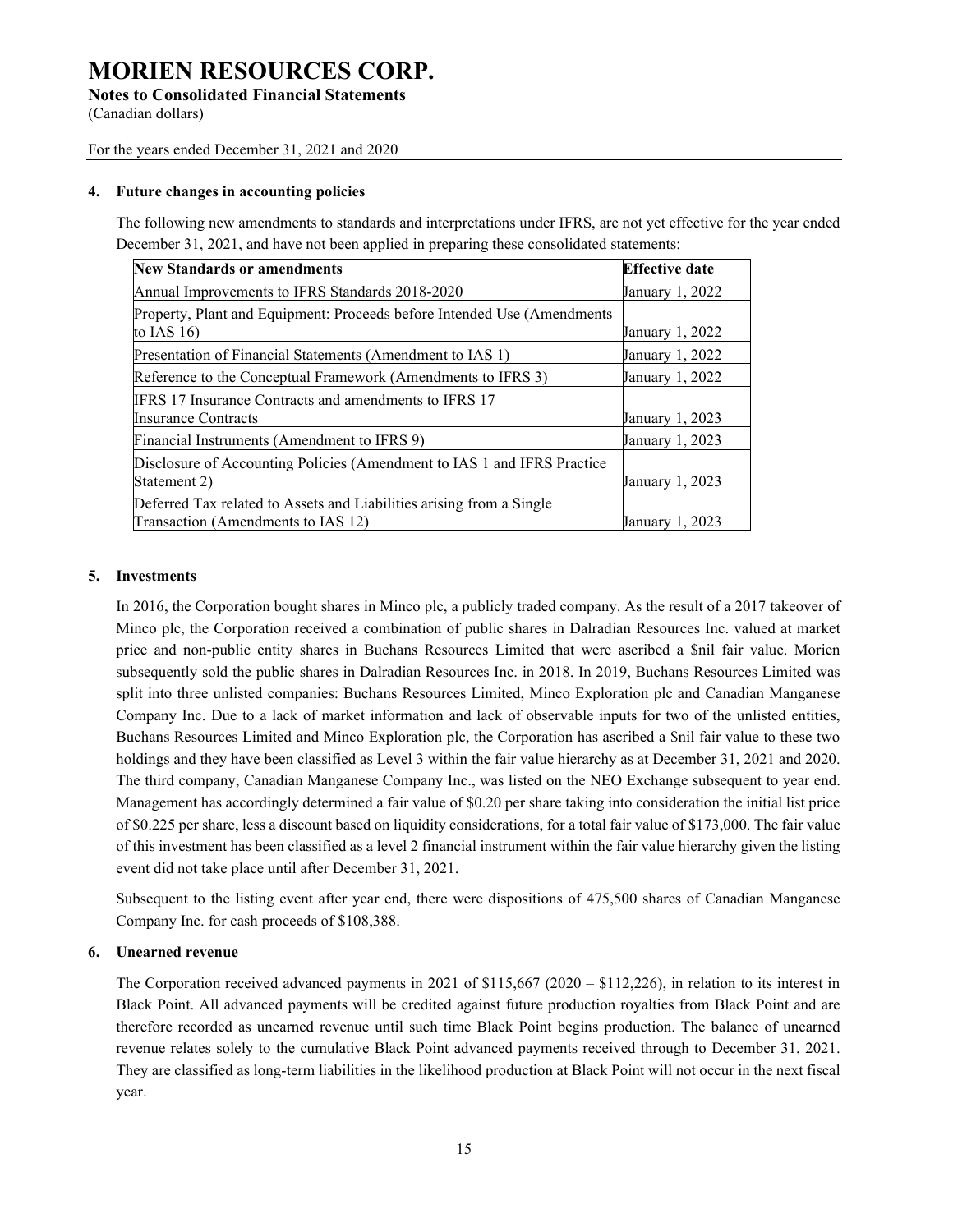#### **Notes to Consolidated Financial Statements**

(Canadian dollars)

For the years ended December 31, 2021 and 2020

#### **7. Share capital**

The Corporation has an unlimited number of common shares authorized for issue without par value. The number of common shares outstanding at year-end is as follows:

|                                              |               | 2021      |               | 2020       |
|----------------------------------------------|---------------|-----------|---------------|------------|
|                                              | <b>Shares</b> |           | <b>Shares</b> |            |
| Issued and outstanding at January 1          | 51,111,614    | 4.375.689 | 52,903,114    | 4.526,090  |
| Normal course issuer bid purchases           | (524,000)     | (46,682)  | (1,791,500)   | (150, 401) |
| <b>Issued and outstanding at December 31</b> | 50,587,614    | 4.329,007 | 51.111.614    | 4,375,689  |

Under the terms of a normal course issuer bid, Morien purchased and cancelled 524,000 shares in the year ended December 31, 2021 (2020 – 1,791,500) at a total cost of \$118,581 (2020 – \$431,017), including \$5,391 in transaction costs (2020 – \$9,229). The total cost of \$118,581 reduces share capital by \$46,682 (2020 – \$150,401) and increases the deficit by \$71,899 (2020 – \$280,616).

The Corporation declared and paid quarterly dividends of \$0.0025 per share in 2020 for total dividends paid of \$132,155. No dividends were declared or paid in 2021.

#### **8. Stock options and per share amounts**

#### **a) Stock options**

The Corporation has an incentive stock option plan whereby it can grant options to employees, officers, directors and consultants of Morien to acquire up to 10% of the outstanding shares at the time of grant. The Board of Directors of the Corporation shall determine the exercise price, term and vesting provisions of options granted. Under the Corporation's stock option plan, the exercise price of each option may not be less than the market price of its shares at the date of grant less a discount permitted by the TSX Venture Exchange **("**TSX-V"). Options granted under the plan will have a term not to exceed 5 years so long as the Corporation is classified as a Tier 2 issuer by the TSX-V.

The changes in stock options for the years ended December 31, 2021 and 2020 were as follows:

|                                                  | Number of | Weighted average exercise price |
|--------------------------------------------------|-----------|---------------------------------|
|                                                  | options   |                                 |
| Outstanding at January 1, 2020                   | 2,730,000 | 0.56                            |
| Granted                                          | 1,800,000 | 0.20                            |
| Outstanding and exercisable at December 31, 2020 | 4,530,000 | 0.42                            |
| Expired                                          | (305,000) | 0.30                            |
| Outstanding and exercisable at December 31, 2021 | 4,225,000 | 0.42                            |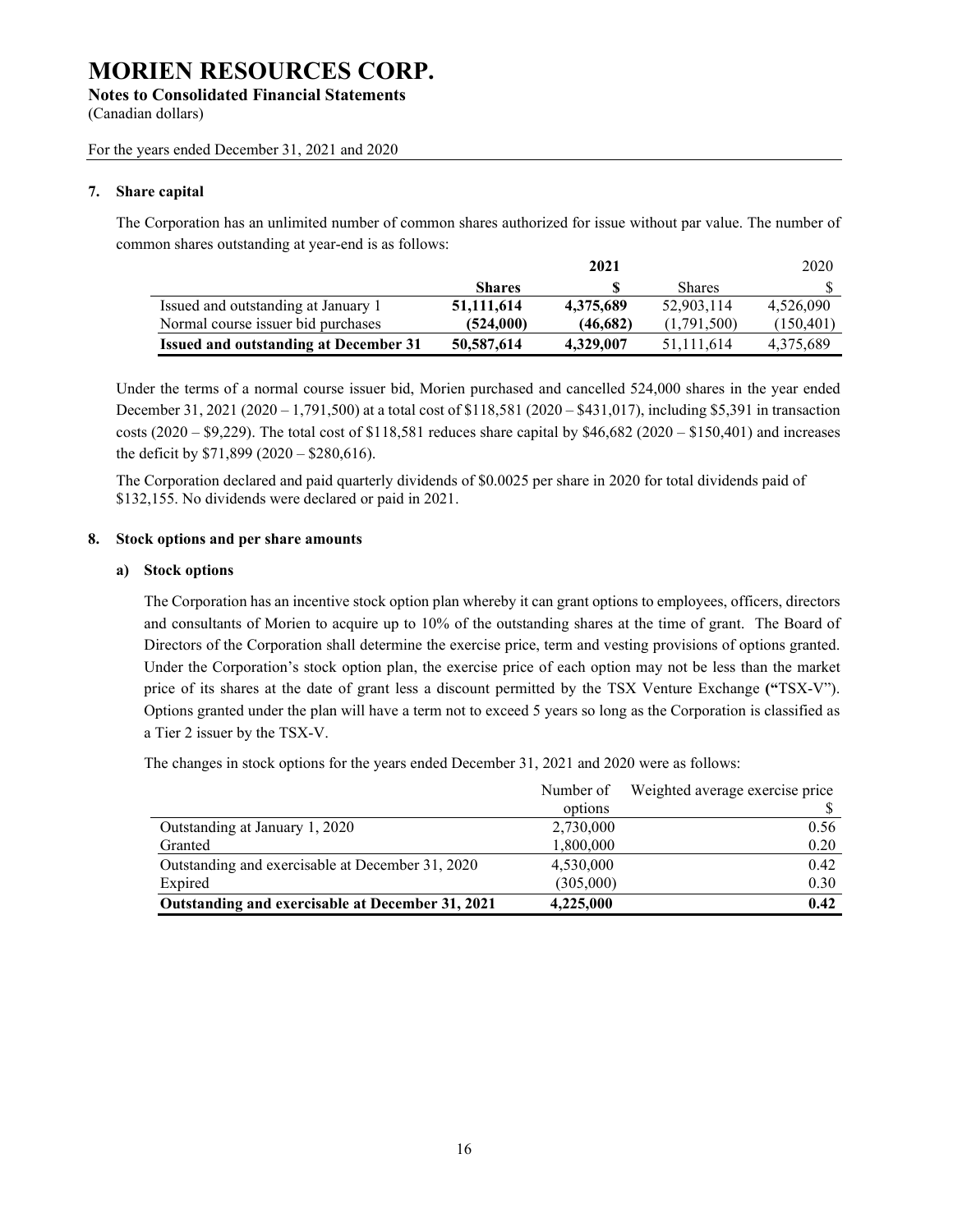**Notes to Consolidated Financial Statements**

(Canadian dollars)

#### For the years ended December 31, 2021 and 2020

#### **8. Stock options and per share amounts (continued)**

The following table summarizes information concerning outstanding and exercisable options at December 31, 2021:

|                 |                   | Weighted average | Remaining        |
|-----------------|-------------------|------------------|------------------|
|                 | Number of options | exercise price   | contractual life |
| Expiry date     | outstanding       |                  | 'years)          |
| May 11, 2023    | 2,225,000         | 0.60             | 1.36             |
| January 7, 2024 | 200,000           | 0.48             | 2.02             |
| May 20, 2025    | 1,800,000         | 0.20             | 3.39             |
|                 | 4,225,000         | 0.42             | 2.25             |

#### **b) Share-based compensation**

No options were granted in the year ended December 31, 2021. During 2020, 1,800,000 options granted to officers and directors gave rise to share-based compensation of \$189,676. The fair value of each option granted is estimated at the time of grant using the Black-Scholes option pricing model with weighted-average assumptions for grants as follows:

|                                        | For the year ended December 31 |
|----------------------------------------|--------------------------------|
|                                        | 2020                           |
| Share price at grant date              | \$0.17                         |
| Exercise price                         | \$0.20                         |
| Risk-free interest rate                | 0.41%                          |
| Expected dividend yield                | 1.81%                          |
| Expected life (years)                  | 5.0                            |
| Expected volatility                    | 95%                            |
| Weighted average grant date fair value | \$0.11                         |

Expected volatility is estimated by considering historic average share price volatility. All options granted in 2020 tested immediately and have a five-year term.

#### **9. Income taxes and deferred tax liability**

The Corporation's provision for income taxes differs from the amount computed by applying the combined Canadian federal and provincial income tax rates to income (loss) before income taxes as a result of the following:

|                                                         | For the years ended December 31 |            |
|---------------------------------------------------------|---------------------------------|------------|
|                                                         | 2021                            | 2020       |
|                                                         | S                               |            |
| Loss before income taxes                                | (364, 868)                      | (560, 834) |
| Statutory tax rates                                     | $29.0\%$                        | 29.5%      |
| Income taxes (recovery) computed at the statutory rates | (105, 812)                      | (165, 446) |
| Benefit of tax deductions not recognized                | 101,516                         | 106,221    |
| Expenses not deductible for tax purposes                | 4,416                           | 59,409     |
| Effect of foreign tax rates                             | (120)                           | (184)      |
| Provision for income taxes (recovery)                   |                                 |            |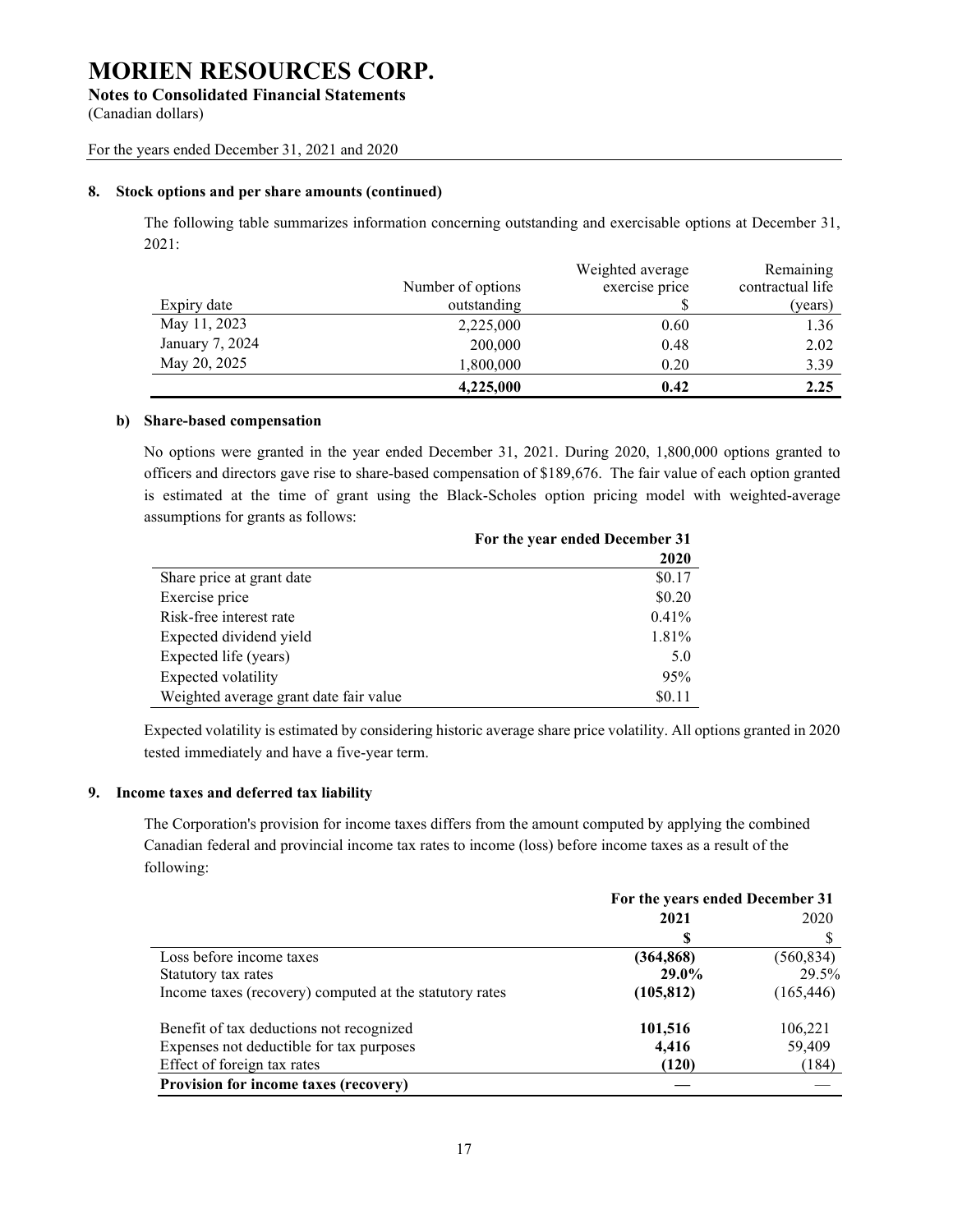#### **Notes to Consolidated Financial Statements**

(Canadian dollars)

#### For the years ended December 31, 2021 and 2020

#### **9. Income taxes and deferred tax liability (continued)**

The enacted or substantively enacted tax rate in Canada of 29.00% (2020 - 29.50%) and in the USA of 25.54% (2020 – 24.65%) where the Corporation operates are applied in the tax provision calculation.

The tax effects of temporary differences that give rise to significant portions of the deferred tax assets and (liabilities) are presented below:

|                                    | For the years ended December 31 |           |
|------------------------------------|---------------------------------|-----------|
|                                    | 2021                            | 2020      |
|                                    |                                 |           |
| Non-capital losses carried forward | 209,916                         | 190,617   |
| Unrealized foreign exchange gains  | (184, 831)                      | (190,617) |
| Investments                        | (25,085)                        |           |
|                                    |                                 |           |

The following temporary differences, capital and non-capital losses have not been recognized in the consolidated financial statements.

|                      |           |            | 2021         |           |            | 2020       |
|----------------------|-----------|------------|--------------|-----------|------------|------------|
|                      | Canada    | <b>USA</b> | <b>Total</b> | Canada    | <b>USA</b> | Total      |
|                      | \$        | \$         | \$           | \$        |            |            |
| Non-capital losses   |           |            |              |           |            |            |
| carried forward      | 4,898,341 | 10,177,916 | 15,076,257   | 4,566,136 | 10,174,899 | 14.741.035 |
| Property, plant &    |           |            |              |           |            |            |
| equipment            | 9,834     |            | 9,834        | 9,834     |            | 9,834      |
| Share issuance costs | 22,972    |            | 22,972       | 5,696     |            | 5,696      |
| Intangible assets    | 724,214   |            | 724,214      | 724,214   | 49,878     | 774,092    |
| Resource properties  | 1,128,299 |            | 1,128,299    | 1,128,299 |            | 1,128,299  |
| Unearned revenue     | 488,826   |            | 488,826      | 373,159   |            | 373,159    |
|                      | 7,272,486 | 10.177.916 | 17,450,402   | 6,807,338 | 10,224,777 | 17,032,115 |

As at December 31, 2021, the Corporation has non-capital losses available to be carried forward and applied against taxable income of future years. The non-capital losses expire from 2027 to 2041.

#### **10. Royalty revenue**

|                                  | For the years ended December 31 |         |  |
|----------------------------------|---------------------------------|---------|--|
|                                  | 2021                            | 2020    |  |
|                                  |                                 |         |  |
| Donkin Mine (Kameron Collieries) | 60,776                          | 249.235 |  |

The Corporation owns a life-of-mine, gross production royalty for Donkin of 2% on the revenue from the first 500,000 tonnes of coal sales per calendar quarter, net of certain coal handling and transportation costs, and 4% on the revenue from any coal sales from quarterly tonnage above 500,000 tonnes, net of certain coal handling and transportation costs. The Donkin royalty is payable to the Corporation on a quarterly basis based on sales from production from the mine.

On March 30, 2020, Kameron Collieries announced that it was ceasing production operations at the Donkin Mine due to adverse geologic conditions. The Mine has not been sealed and is being maintained during an idled phase of care and maintenance for an indeterminate period of time.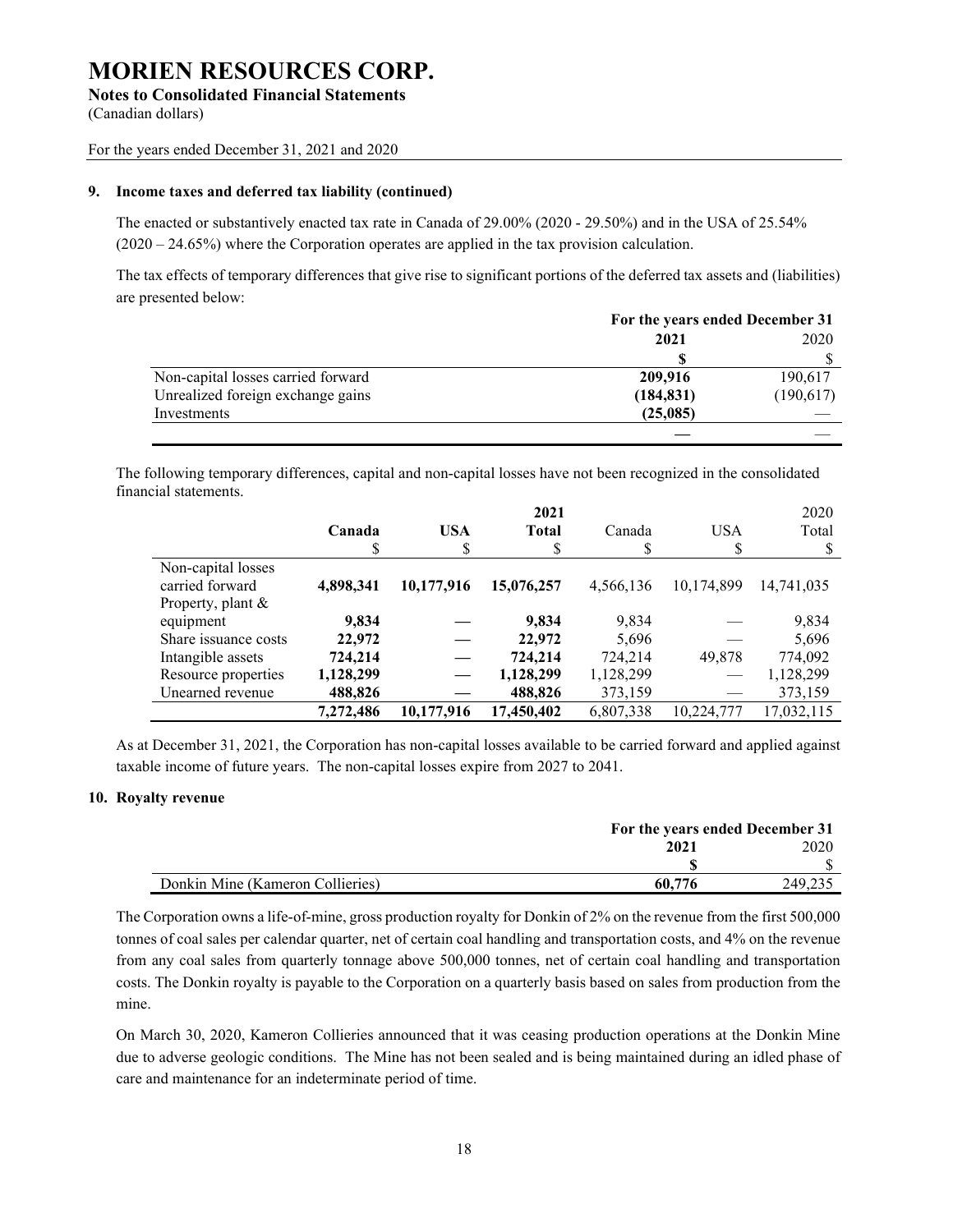#### **Notes to Consolidated Financial Statements**

(Canadian dollars)

For the years ended December 31, 2021 and 2020

#### **11. Corporate and administration expenses**

|                                       | For the years ended December 31 |         |  |
|---------------------------------------|---------------------------------|---------|--|
|                                       | 2021                            | 2020    |  |
|                                       |                                 |         |  |
| Employee costs                        | 296,858                         | 335,456 |  |
| Investor relations and communications | 42,984                          | 73,850  |  |
| Office and sundry                     | 33,655                          | 37,741  |  |
| Professional fees                     | 55,337                          | 75,200  |  |
| Regulatory compliance                 | 90,818                          | 105,522 |  |
|                                       | 519,652                         | 627,769 |  |

#### **12. Related parties**

#### **Key management personnel:**

The Corporation has defined key management personnel as senior executive officers, as well as the Board of Directors. The total remuneration of key management personnel was as follows:

|                                                       | For the years ended December 31 |         |  |
|-------------------------------------------------------|---------------------------------|---------|--|
|                                                       | 2021<br>2020                    |         |  |
|                                                       |                                 |         |  |
| Director's fees                                       | 48,000                          | 51,000  |  |
| Share-based compensation to directors                 |                                 | 79,029  |  |
| Share-based compensation to senior executive officers |                                 | 110,647 |  |
| Senior executive officers' compensation and benefits  | 285,966                         | 298,073 |  |
|                                                       | 333,966                         | 538,749 |  |

Senior executive officers' compensation and benefits includes the Executive Chair and President and CEO salaries and benefits and CFO contract costs.

#### **13. Capital management**

The Corporation's objective when managing its capital is to safeguard its ability to continue as a going concern so that it can continue to finance its business plans and ensure the Corporation remains in sound financial position. The Corporation defines capital that it manages as its equity attributable to common shareholders of the Corporation, which is comprised of share capital, contributed surplus, and deficit.

The Corporation manages the capital structure and adjusts it in light of changes in economic conditions and the risk characteristics of the underlying assets and the Corporation's working capital requirements. In order to maintain or adjust the capital structure, the Corporation (upon approval from its Board of Directors, as required) may issue additional capital, primarily through equity financings. The Board of Directors reviews and approves any material transaction out of the ordinary course of business, including proposals on acquisitions, major investments, as well as annual capital and operating budgets. The Corporation is not subject to externally imposed capital requirements.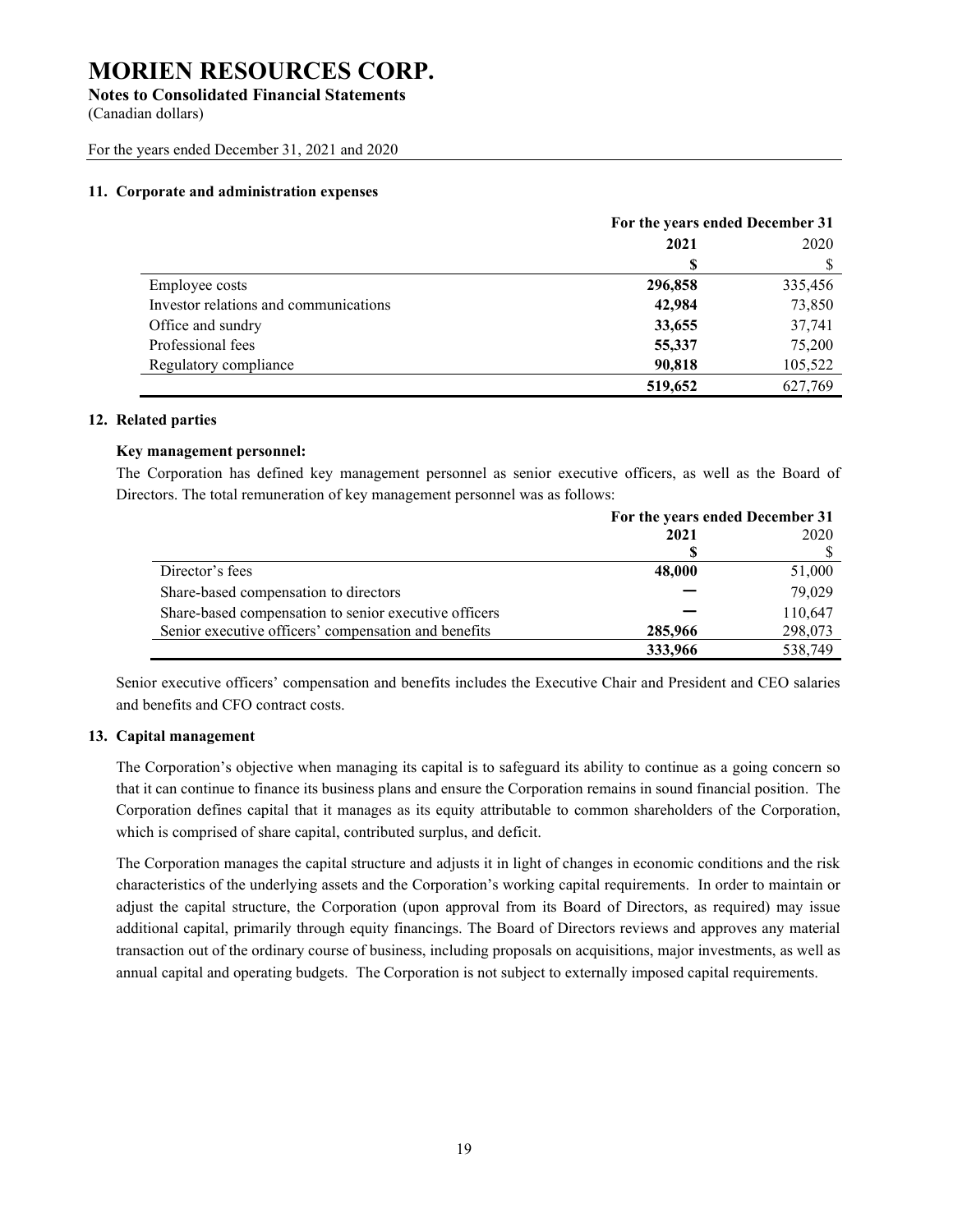#### **Notes to Consolidated Financial Statements**

(Canadian dollars)

For the years ended December 31, 2021 and 2020

#### **14. Financial instruments**

#### **Credit risk:**

Credit risk is the risk of financial loss to the Corporation of a customer or counterparty to a financial instrument fails to meet its obligations.

The carrying amount of financial assets represents the maximum credit exposure. The maximum exposure to credit risk at the reporting date was:

|                             | <b>December 31, 2021</b> | December 31, 2020 |
|-----------------------------|--------------------------|-------------------|
|                             |                          |                   |
| Cash                        | 1,233,577                | 1,753,729         |
| Short-term investments      | 908,735                  | 894.349           |
| Trade and other receivables | 6,103                    | 49,318            |
| Investments                 | 173,000                  |                   |
|                             | 2,321,415                | 2,697,396         |

The Corporation manages credit risk by holding the majority of its cash with Schedule 1 Canadian banks. Management believes the risk of loss to be low with Schedule 1 Canadian banks. Exposure on trade receivables is limited as all trade receivables are with one customer who the Corporation has strong working relationships with and is a reputable large international company with a history of timely payment. The other receivable is held with the federal government. The Corporation has an allowance for doubtful accounts at year-end of \$nil (2020 – \$nil), as management considers the credit risk to be low. No amounts were written off during the year (2020 – \$nil).

#### **Liquidity risk:**

Liquidity risk is the risk that the Corporation will encounter difficulty in meeting the obligations associated with its financial liabilities that are settled by delivering cash or another financial asset. The Corporation's approach to managing liquidity is to ensure, as far as possible, that it will always have sufficient liquidity to meet its liabilities when due, under both normal and stressed conditions. As of December 31, 2021, the Corporation had a cash and short-term investments balance of \$2,142,312 (December 31, 2020 – \$2,648,078) to settle current liabilities of \$77,536 (December 31, 2020 – \$79,472).

#### **Market risk:**

Market risk is the risk of loss that may arise from changes in market factors such as interest rates, foreign exchange rates, and commodity and equity prices.

a) Interest rate risk

The Corporation has no interest-bearing debt and is not exposed to any significant interest rate risk.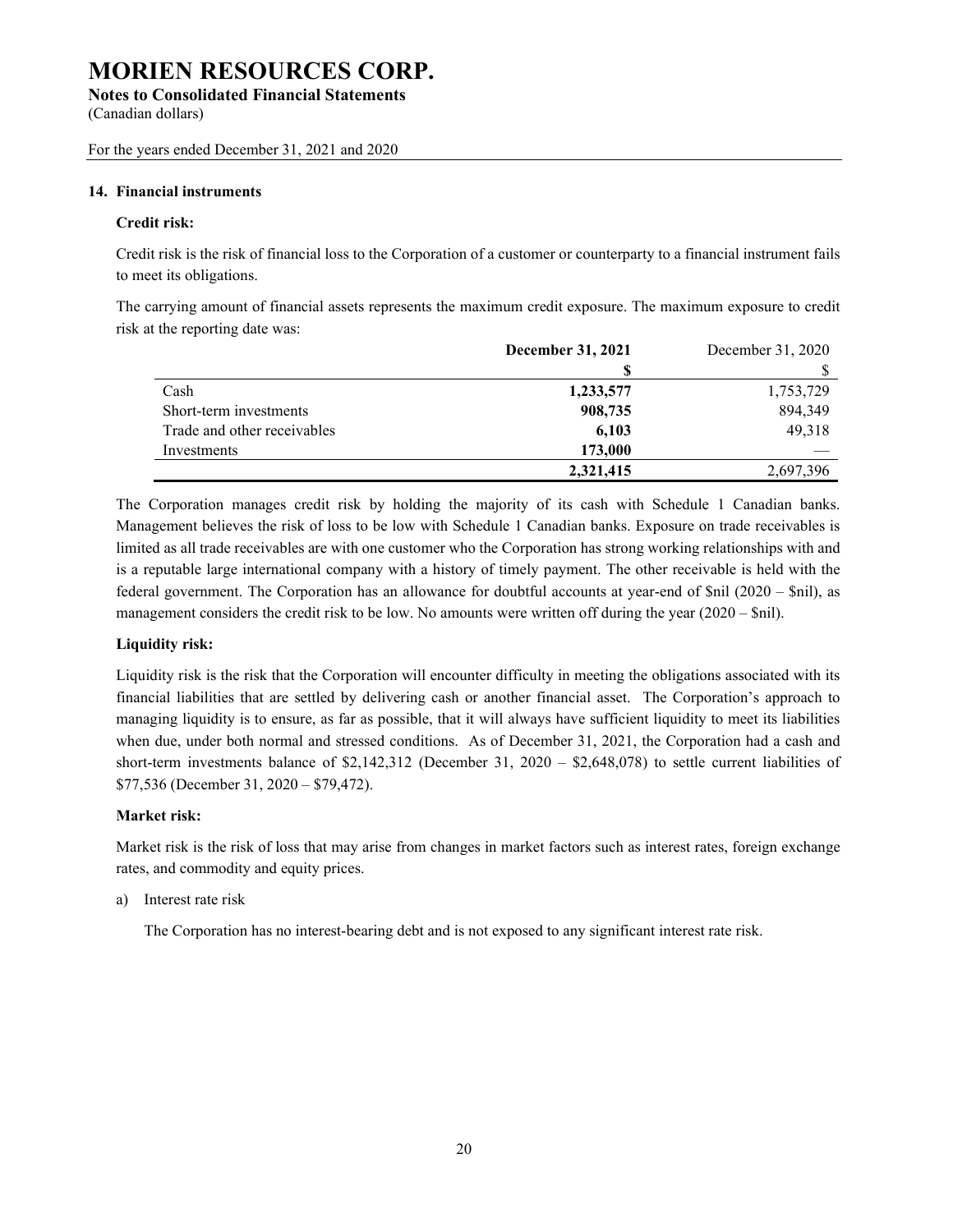#### **Notes to Consolidated Financial Statements**

(Canadian dollars)

For the years ended December 31, 2021 and 2020

#### **14. Financial instruments (continued)**

b) Foreign currency risk

Morien operates in Canada, and equity financings are in Canadian dollars. APMUSA is based in the United States but is not currently in active operations; therefore, the exposure to foreign currency risk is limited. The Corporation does not use any form of hedging against fluctuations in foreign exchange.

The Corporation's exposure to US dollar currency risk was as follows:

|                           | <b>December 31, 2021</b> | December 31, 2020 |
|---------------------------|--------------------------|-------------------|
|                           |                          |                   |
| Cash and cash equivalents | 6,343                    | 39,735            |
| Short-term investments    | 908,735                  | 894,349           |
|                           | 915,078                  | 934.084           |

Sensitivity to a plus or minus 10% change in the US dollar exchange rate would affect comprehensive loss and deficit by approximately \$91,510 (2020 – \$93,410).

c) Commodity price risk

The Corporation is exposed to commodity price risk. Commodity price risk is defined as the potential adverse impact on earnings and economic value due to commodity price movements and volatilities. The Corporation monitors prices for the commodities underlying the Corporation's royalties. As at December 31, 2021, the Corporation has not entered into any hedging to offset risk.

d) Equity price risk

The Corporation holds two equity instruments in the mining category that do not have a quoted market price in an active market. Management has assessed the value of those instruments at \$nil fair value as at December 31, 2021 and December 31, 2020. The third equity instrument has been valued at the estimated market price as at the date of this report. Any change in fair value is not predictable at this point.

#### **Fair value**

During the year ended December 31, 2020 there were no transfers between Level 1, Level 2 and Level 3 classified assets and liabilities. In the year ended December 31, 2021, an equity investment was transferred from Level 3 to Level 2.

Assets measured at fair value on a recurring basis:

|             | <b>December 31, 2021</b> |         |                 | December 31, 2020       |  |  |
|-------------|--------------------------|---------|-----------------|-------------------------|--|--|
|             | Level 1                  |         | Level 2 Level 3 | Level 1 Level 2 Level 3 |  |  |
|             |                          |         |                 |                         |  |  |
| Investments |                          | 173,000 |                 |                         |  |  |

The Corporation's investments are equity investments in three separate entities (see note 5).

The fair values of the Corporation's remaining financial assets and liabilities, which include cash, trade and other receivables and trade and other payables, are considered to approximate their carrying amounts due to their shortterm nature and historically negligible credit losses.